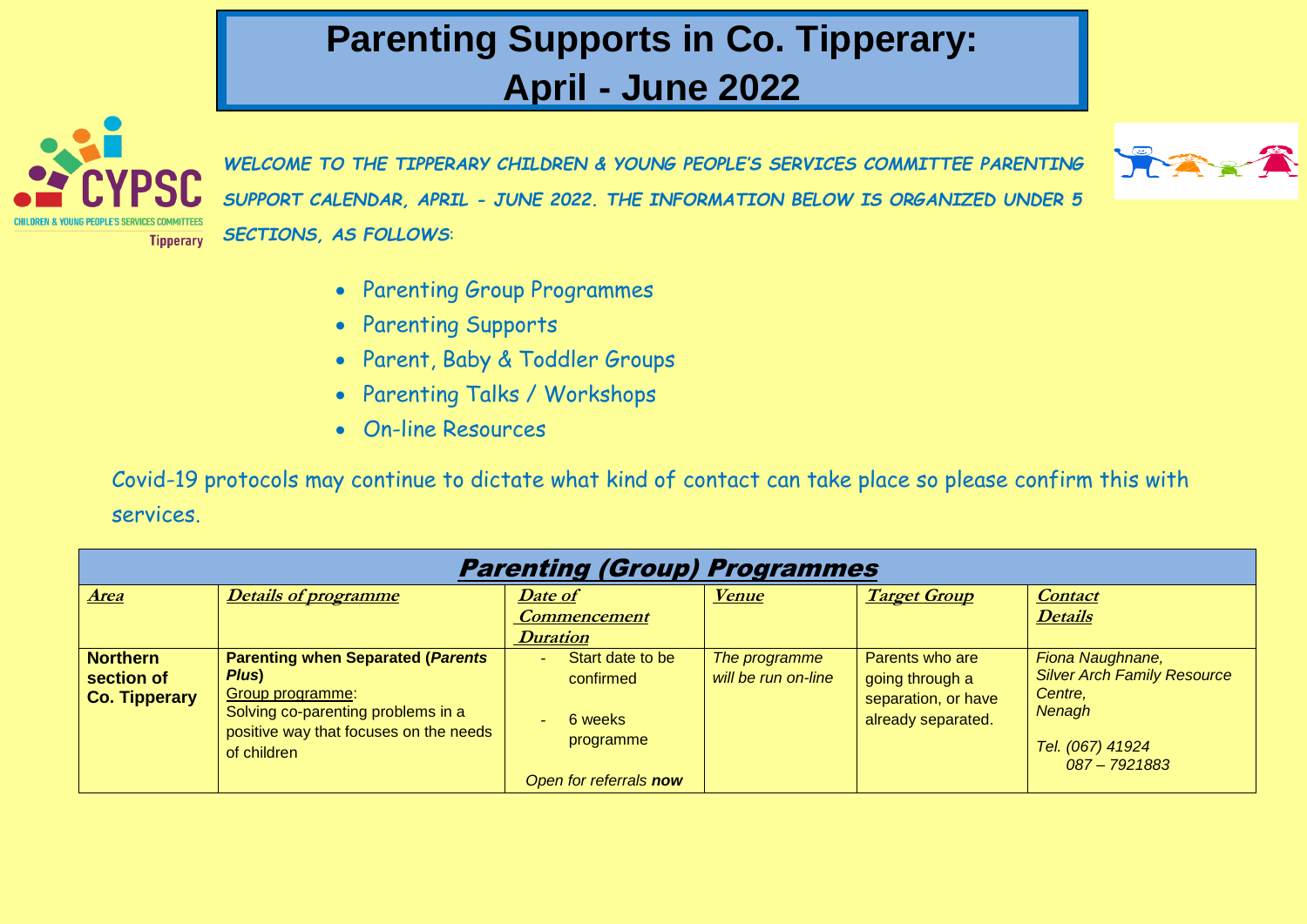| <b>Northern</b><br>section of<br><b>Co. Tipperary</b> | <b>Circle of Security Parenting:</b><br>Group programme:<br>This unique programme is based on<br>decades of research on how parent-<br>child relationships can be supported<br>and strengthened. Our trained<br>facilitators will help parents who<br>participate in this programme to:<br>Understand their child's<br>emotional world by learning to<br>read emotional needs<br>Support their child's ability to<br>successfully manage<br>emotions<br>Enhance the development of<br>their child's self-esteem<br>Help their child to feel secure | To start on Friday<br>29th April 2022<br>8 weeks<br>Friday mornings, 10.00<br>$-11.30$ a.m.<br>Open for referrals now | The programme<br>will be run on-line                  | Parents and carers of<br>children and young<br>people up to 16 years.                                                                                     | Fiona Naughnane,<br><b>Silver Arch Family Resource</b><br>Centre.<br>Nenagh<br>Tel. (067) 41924<br>087-7921883                                                                                                    |
|-------------------------------------------------------|----------------------------------------------------------------------------------------------------------------------------------------------------------------------------------------------------------------------------------------------------------------------------------------------------------------------------------------------------------------------------------------------------------------------------------------------------------------------------------------------------------------------------------------------------|-----------------------------------------------------------------------------------------------------------------------|-------------------------------------------------------|-----------------------------------------------------------------------------------------------------------------------------------------------------------|-------------------------------------------------------------------------------------------------------------------------------------------------------------------------------------------------------------------|
|                                                       | <b>TLC Kidz Programme</b><br>Groupwork programme for children<br>and mothers, meeting in separate<br>groups (2 groups with children, one<br>group for mothers) who have<br>experienced Domestic Violence.                                                                                                                                                                                                                                                                                                                                          | To start in October 2022<br>12 week programme<br>Open for Referrals now                                               | <b>Venue in North</b><br>Tipperary, to be<br>decided. | Children aged<br>between 6 -16 years<br>and their mothers<br>from the North of the<br>county.                                                             | <b>Margaret Carroll Blake,</b><br><b>TLC Kidz Coordinator,</b><br><b>Barnardos Family Centre</b><br><b>Slievenamon Road, Thurles</b><br>Tel. (0504) 20018<br>086 047 1042<br>E-mail:<br>info@thurles.barnardos.ie |
| <b>Southern</b><br>section of<br><b>Co. Tipperary</b> | <b>TLC Kidz Programme</b><br>Groupwork programme for children<br>and mothers, meeting in separate<br>groups, who have experienced<br><b>Domestic Violence.</b>                                                                                                                                                                                                                                                                                                                                                                                     | To start in September<br>2022<br>12 week programme<br>Open for Referrals now                                          | Venue to be<br>decided                                | Children aged<br>between 5 -16 years,<br>and, <i>in particular</i><br>those aged $8 - 10$<br>years, and their<br>mothers from the<br>South of the county. | <b>Trish Keogh,</b><br><b>Barnardos Family Support</b><br>project,<br>Clonmel.<br>Tel. (052) 6170665<br>086 035 8532<br>E-mail:<br>trish.keogh@barnardos.ie                                                       |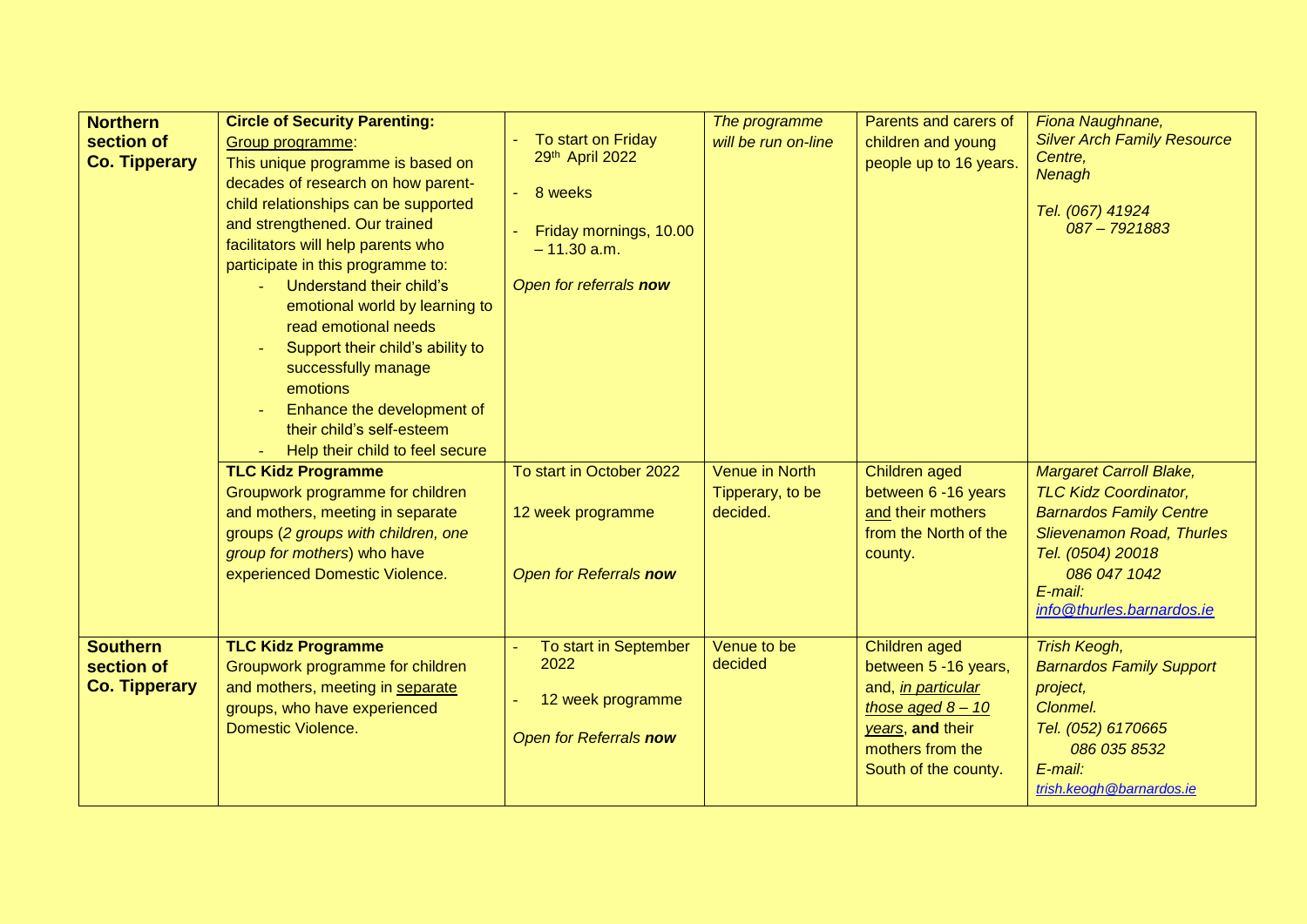| <b>Tipperary</b><br>town | <b>Parents Plus 'Children's</b><br><b>Programme' (Parents Plus):</b><br>Group programme:<br>- To develop a close and warm<br>relationship with your child and<br>to enjoy being their parent<br>- To set rules and establish<br>positive routines in the home<br>- To manage difficult behaviour<br>and discipline problems<br>- To solve Childhood problems in<br>a positive way that helps your<br>child learn. | To commence on<br>Tuesday, 3rd May until<br>21 <sup>st</sup> June 2022<br>$10.00$ a.m. $- 12.30$<br>p.m.<br>8 weeks                                    | Knockanrawley<br><b>Resource Centre,</b><br>Knockanrawley,<br><b>Tipperary town</b> | Parents of children,<br>aged $6 - 11$ years,<br>from Tipperary town<br>and environs | <b>Helen Buckley,</b><br><b>Knockanrawley Resource</b><br>Centre, Tipperary town<br>Tel. (062) 52688<br><b>Marian Clarke,</b><br><b>Three Drives Family Resource</b><br>Centre<br>Tel. (062) 80831 |
|--------------------------|-------------------------------------------------------------------------------------------------------------------------------------------------------------------------------------------------------------------------------------------------------------------------------------------------------------------------------------------------------------------------------------------------------------------|--------------------------------------------------------------------------------------------------------------------------------------------------------|-------------------------------------------------------------------------------------|-------------------------------------------------------------------------------------|----------------------------------------------------------------------------------------------------------------------------------------------------------------------------------------------------|
| <b>Cashel</b>            | <b>Parents Plus 'Children's</b><br><b>Programme' (Parents Plus):</b><br>Group programme:<br>- To develop a close and warm<br>relationship with your child and<br>to enjoy being their parent<br>- To set rules and establish<br>positive routines in the home<br>- To manage difficult behaviour<br>and discipline problems<br>- To solve Childhood problems in<br>a positive way that helps your<br>child learn. | To commence on<br>Tuesday, 26th April<br>2022<br>$10.00$ a.m. $-12.00$<br>8 weeks                                                                      | <b>Spafield Family</b><br><b>Resource Centre,</b><br>Cashel                         | Parents of children,<br>aged $6 - 11$ years,<br>from Tipperary town<br>and environs | <b>Fiona Hayes</b><br><b>Spafield Family Resource</b><br>Centre, Cashel<br>Tel. (062) 63622<br>fhayes@spafieldfrc.ie                                                                               |
| <b>Clonmel</b>           | <b>Triple P Group programme</b><br>Broad-based parenting course for<br>parents who are interested in learning<br>a variety of parenting skills.                                                                                                                                                                                                                                                                   | Start date: 28 <sup>th</sup> April,<br>2022, 9.15am<br>8 week programme: 4<br>(2 hour) group<br>sessions and 4 phone<br>consultations (15-30<br>mins). | St Oliver's School,<br>Elm Park, Clonmel                                            | Parents of children up<br>to 12 years old                                           | <b>Anna Henebery</b><br><b>Barnardos Family Support</b><br>Project<br>Elm Park, Clonmel, Co.<br><b>Tipperary</b><br>Tel (086) 060 0589<br>$(052)$ 617 0665                                         |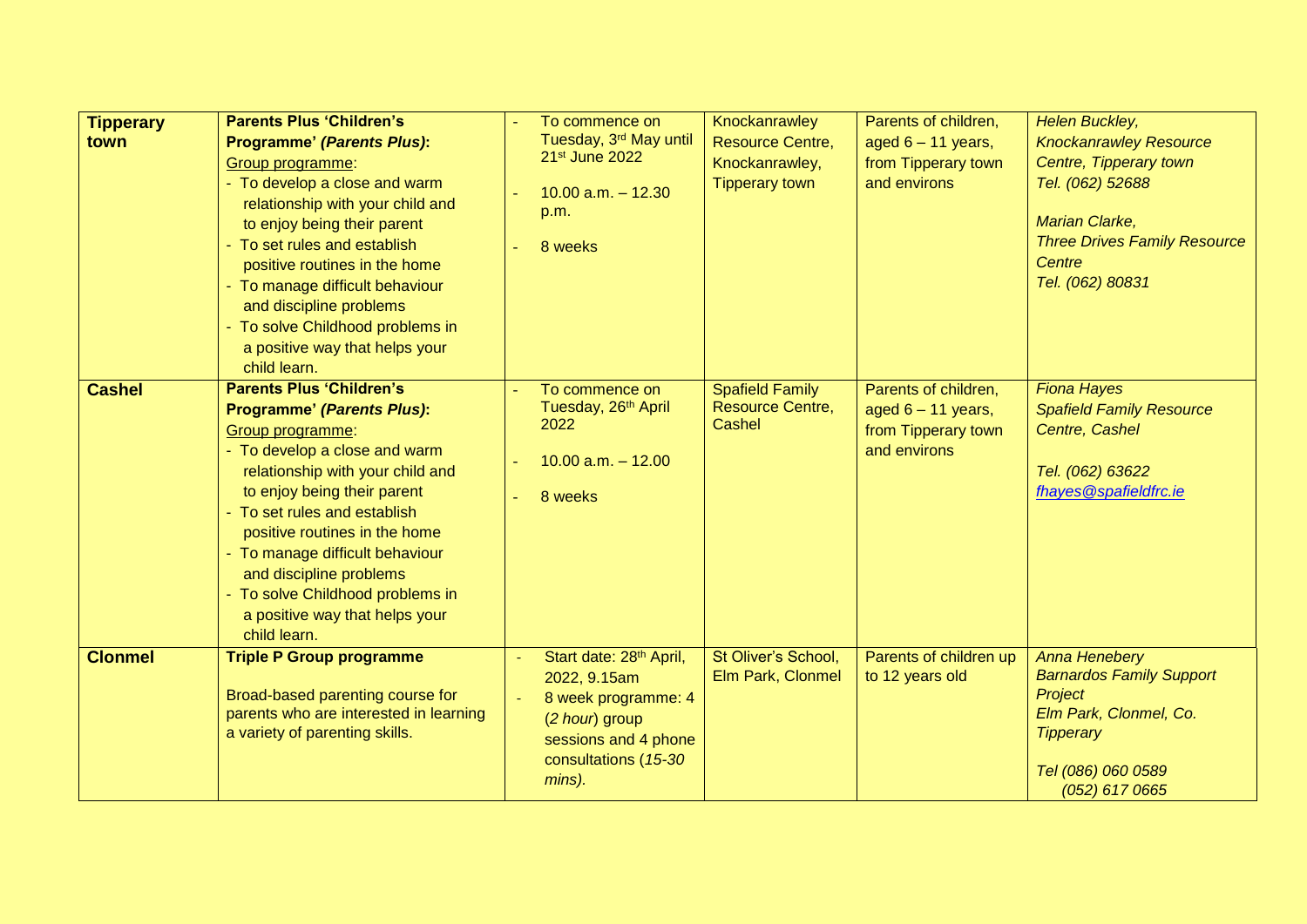| <b>Parenting Supports</b>                                                                                                                  |                                                                                                                                                                                                                                                                                                                |                                                                         |                                    |                                                                                          |                                                                                                                                                                                         |  |  |  |
|--------------------------------------------------------------------------------------------------------------------------------------------|----------------------------------------------------------------------------------------------------------------------------------------------------------------------------------------------------------------------------------------------------------------------------------------------------------------|-------------------------------------------------------------------------|------------------------------------|------------------------------------------------------------------------------------------|-----------------------------------------------------------------------------------------------------------------------------------------------------------------------------------------|--|--|--|
| <b>Area</b>                                                                                                                                | <b>Details of services</b>                                                                                                                                                                                                                                                                                     | When                                                                    | <b>Venue</b>                       | <b>Target Group</b>                                                                      | <b>Contact Details</b>                                                                                                                                                                  |  |  |  |
| <b>Northern section</b><br>of Co. Tipperary                                                                                                | <b>Partnership with Families project:</b><br><b>Advocacy service for parents of</b><br>children in the care of Túsla<br>To support parents to engage with<br>Túsla and other relevant services<br>To support parents to have<br>continued involvement with their<br>children in care                           | Availability by phone:<br>Monday to Friday,<br>10.00 $a.m. - 4.00 p.m.$ | <b>Home Visits and</b><br>by phone | Parents of children in the<br>care of Túsla in the North<br>of the county.               | Eileen Healy,<br>Advocacy Worker,<br><b>Silver Arch Family Resource</b><br>Centre.<br>Nenagh<br>Tel.(067) 31800<br>087 134 0356                                                         |  |  |  |
|                                                                                                                                            | <b>Traveller Family Support project,</b><br><b>North Tipperary Development Co.</b><br>Support is provided to parents and<br>families of the Travelling community in<br>their own homes and neighbourhoods<br>by phone and Home Visiting.                                                                       | Monday - Friday, 9.00<br>$a.m. - 5.00 p.m.$                             | <b>Home Visits</b>                 | Traveller families in the<br>North of the county                                         | <b>Traveller Programme</b><br>Coordinator,<br><b>North Tipperary Development</b><br>Company,<br>Main Street, Roscrea.<br>Tel. (0505) 24166                                              |  |  |  |
| <b>North-West</b><br>section of Co.<br><b>Tipperary</b><br>(Newport,<br><b>Borrisokane,</b><br><b>Borrisoleigh, and</b><br><b>Ballina)</b> | <b>Community Mothers Programme</b><br>(Nenagh/Thurles):<br><b>Home Visits</b><br><b>Healthy Weaning workshops</b><br><b>Wellbeing &amp; Self-Care</b><br>workshop<br><b>Infant Baby Massage</b><br>$\sim$<br>My Place to Play -<br>$\equiv$<br>encouraging play with babies<br><b>Mother &amp; Baby Groups</b> | Monday - Friday,<br>$9.00$ a.m. $-5.00$ p.m.                            | As required                        | Families living in the<br>areas listed with children<br>from birth to pre-school<br>age. | <b>Brigid Murphy, Community</b><br><b>Mothers Programme,</b><br><b>Silver Arch Family Resource</b><br>Centre, Nenagh<br>Tel. (067) 31800<br>087-2780029<br>Email: info@silverarchfrc.ie |  |  |  |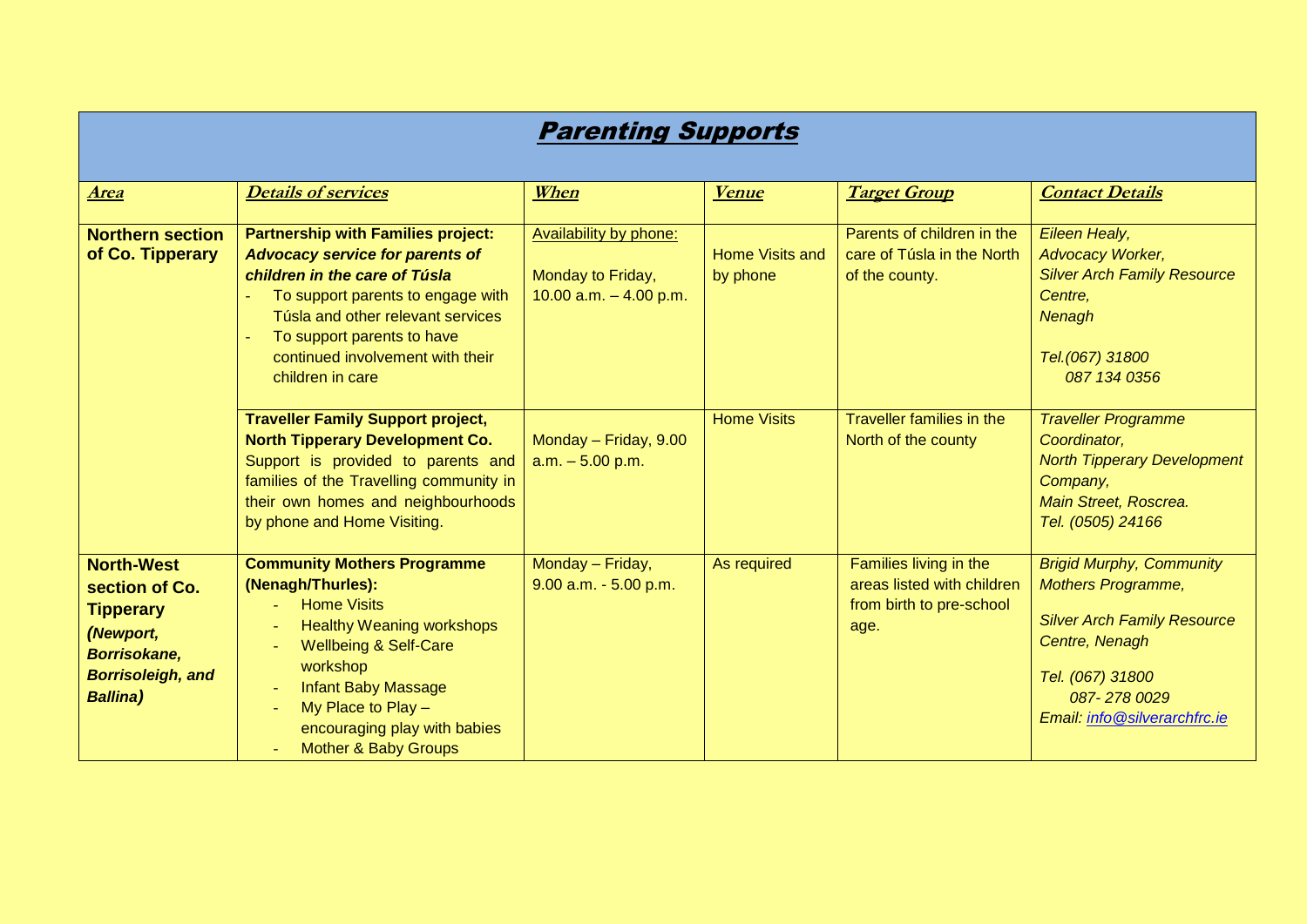| <b>Nenagh and</b> | <b>North Tipperary Parents Support</b>        | Monday - Friday,         | <b>Silver Arch</b>   | Parents from Nenagh,        | Fiona Naughnane,                   |
|-------------------|-----------------------------------------------|--------------------------|----------------------|-----------------------------|------------------------------------|
| surrounding area  | <b>Project: Providing support for parents</b> | $9.00$ a.m. $-5.00$ p.m. | Family               | Borrisokane, Newport,       | <b>Silver Arch Family Resource</b> |
|                   | with everyday life events including:          |                          | <b>Resource</b>      | <b>Toomevara and</b>        | Centre                             |
|                   | <b>Parenting stress</b>                       |                          | Centre,              | surrounding areas           | Nenagh.                            |
|                   | <b>Parental styles</b>                        |                          | 52 Silver Street,    |                             | Tel (067) 31800                    |
|                   | <b>Parenting through Separation</b>           |                          | Nenagh               |                             | 087 792 1883                       |
|                   | Peer group pressure                           |                          |                      |                             |                                    |
|                   | <b>Childhood Stress and Anxiety</b>           |                          | Type of contact      |                             |                                    |
|                   | Social Media concerns                         |                          | is dependent on      |                             |                                    |
|                   | Support is provided in one-to-one             |                          | Covid-19             |                             |                                    |
|                   | sessions, group parenting courses,            |                          | restrictions         |                             |                                    |
|                   | themed parenting talks, workshops and         |                          |                      |                             |                                    |
|                   | seminars.                                     |                          |                      |                             |                                    |
| <b>Nenagh</b>     | <b>Community Mothers Programme</b>            | Monday - Friday,         | As required          | Families living in the      | <b>Brigid Murphy, Community</b>    |
|                   | (Nenagh/Thurles):                             | $9.00$ a.m. $-5.00$ p.m. |                      | areas listed with children  | <b>Mothers Programme,</b>          |
|                   | <b>Home Visits</b>                            |                          |                      | from birth to pre-school    |                                    |
|                   | <b>Healthy Weaning workshops</b>              |                          |                      | age.                        | <b>Silver Arch Family Resource</b> |
|                   | <b>Wellbeing &amp; Self-Care</b>              |                          |                      |                             | Centre, Nenagh                     |
|                   | workshop                                      |                          |                      |                             | Tel. (067) 31800                   |
|                   | <b>Infant Baby Massage</b>                    |                          |                      |                             | 087-2780029                        |
|                   | My Place to Play -                            |                          |                      |                             | Email: info@silverarchfrc.ie       |
|                   | encouraging play with babies                  |                          |                      |                             |                                    |
|                   | <b>Mother &amp; Baby Groups</b>               |                          |                      |                             |                                    |
| <b>Roscrea</b>    | <b>RYS Family Support service:</b>            | By appointment           | <b>Roscrea Youth</b> | <b>Parents from Roscrea</b> | Rob Foley,                         |
|                   | One-to-one support<br>$\bullet$               |                          | Service,             | area                        | <b>Roscrea Youth Family</b>        |
|                   | Support on parenting issues<br>$\bullet$      | Self-referral            | <b>Rosemary</b>      |                             | <b>Support Service</b>             |
|                   | Delivery of parenting programs<br>$\bullet$   | <b>Referral by</b>       | Street, Roscrea,     |                             | <b>Rosemary Street,</b>            |
|                   | Sign-posting parents to other<br>$\bullet$    | professionals            | E53 C859             |                             | <b>North Tipperary Development</b> |
|                   | RYS services as required such                 | (voluntary &             |                      |                             | Company, Roscrea                   |
|                   | as youth counselling, LGBT*                   | statutory), incl.        |                      |                             |                                    |
|                   | youth support, the youth                      | schools, Túsla, etc.     |                      |                             | Tel. (0505) 24462                  |
|                   | project and RAY Youth                         |                          |                      |                             | 087 620 0633                       |
|                   | <b>Diversion Project.</b>                     |                          |                      |                             | E-Mail: rfoley @ntdc.ie            |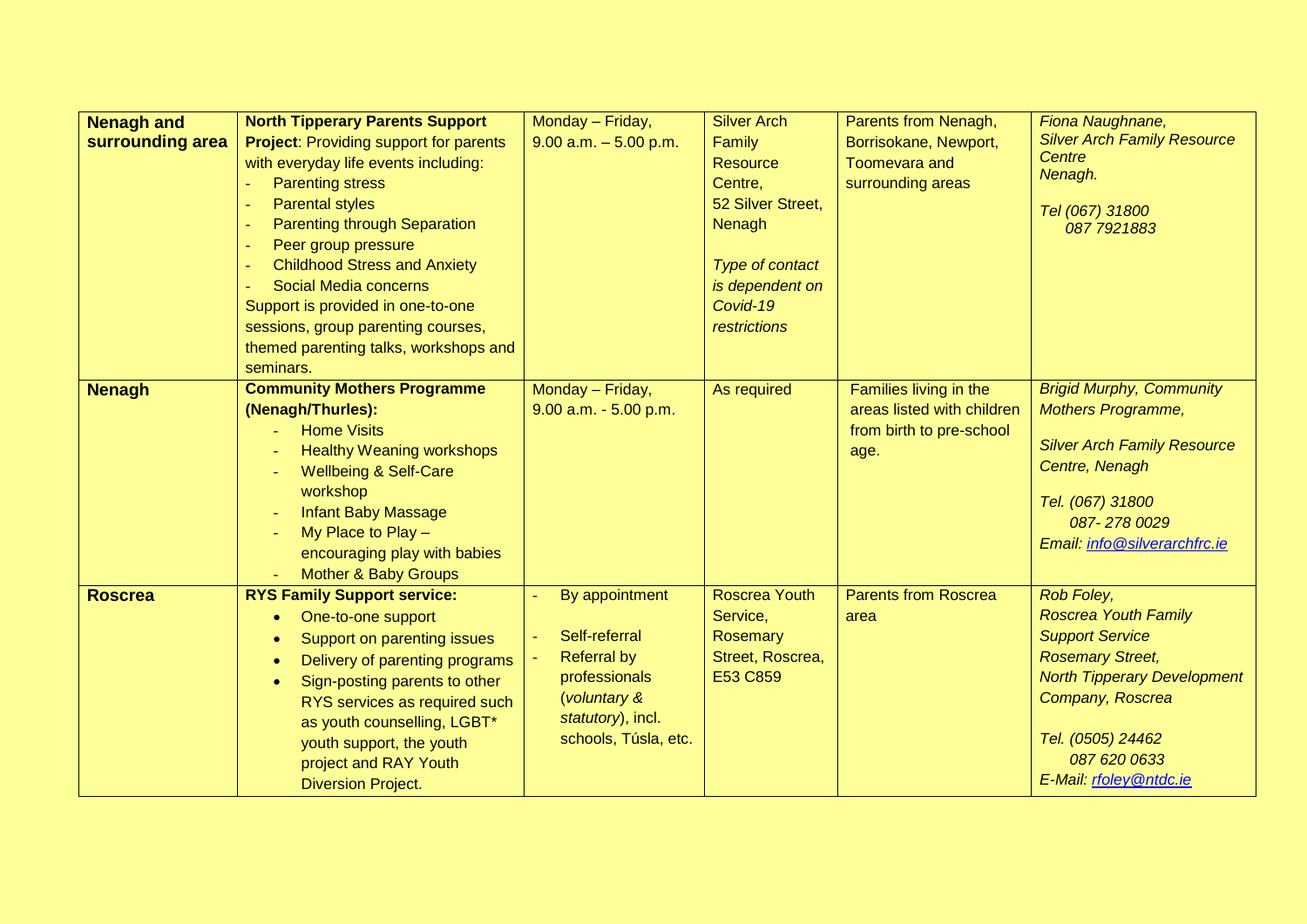| <b>Thurles area</b> | <b>Parent and Family Support:</b>           |                       | In the Barnardos   | Parents of children,          | <b>Barnardos Centre,</b> |
|---------------------|---------------------------------------------|-----------------------|--------------------|-------------------------------|--------------------------|
|                     | Support to parents and children             | <b>During working</b> | Centre and in      | $0 - 17$ years in Thurles     | <b>Slievenamon Road,</b> |
|                     | Tailored around specific needs              | hours                 | Family home.       | <b>Primary Care catchment</b> | <b>Thurles</b>           |
|                     | Includes structured parenting               |                       |                    | area                          |                          |
|                     | programme, parent-child work                |                       | Type of contact    |                               | Tel. (0504) 20018        |
|                     | and work with children                      |                       | is dependent on    |                               |                          |
|                     | Available on a one-to-one basis for         |                       | Covid-19           |                               |                          |
|                     | parents                                     |                       | restrictions level |                               |                          |
|                     |                                             |                       |                    |                               |                          |
|                     | <b>Partnership with Parents</b>             |                       |                    | Parents of children,          |                          |
|                     | One-to-one programme:                       | <b>During working</b> |                    | $0 - 17$ years in Thurles     |                          |
|                     | Developing parents' understanding           | hours                 |                    | <b>Primary Care catchment</b> |                          |
|                     | of their child's needs                      |                       |                    | area                          |                          |
|                     | Developing their understanding of           |                       |                    |                               |                          |
|                     | their child's development                   |                       |                    |                               |                          |
|                     | Improving their relationship with           |                       |                    |                               |                          |
|                     | their child                                 |                       |                    |                               |                          |
|                     | Understanding their approach to             |                       |                    |                               |                          |
|                     | parenting                                   |                       |                    |                               |                          |
|                     | <b>Partnership with Parents -Birth to 2</b> |                       |                    | Parents of children           |                          |
|                     | <b>Years</b>                                | As required           |                    | aged $0 - 18$ months in       |                          |
|                     | One-to-one programme:                       |                       |                    | <b>Thurles Primary Care</b>   |                          |
|                     | Developing parents' understanding           |                       |                    | catchment area                |                          |
|                     | of their child's needs &                    |                       |                    |                               |                          |
|                     | development.                                |                       |                    |                               |                          |
|                     | Improving their relationship with           |                       |                    |                               |                          |
|                     | their child                                 |                       |                    |                               |                          |
|                     | Understanding their approach to             |                       |                    |                               |                          |
|                     | parenting                                   |                       |                    |                               |                          |
|                     | Looking at the supports around              |                       |                    |                               |                          |
|                     | them and how these can help with            |                       |                    |                               |                          |
|                     | their parenting                             |                       |                    |                               |                          |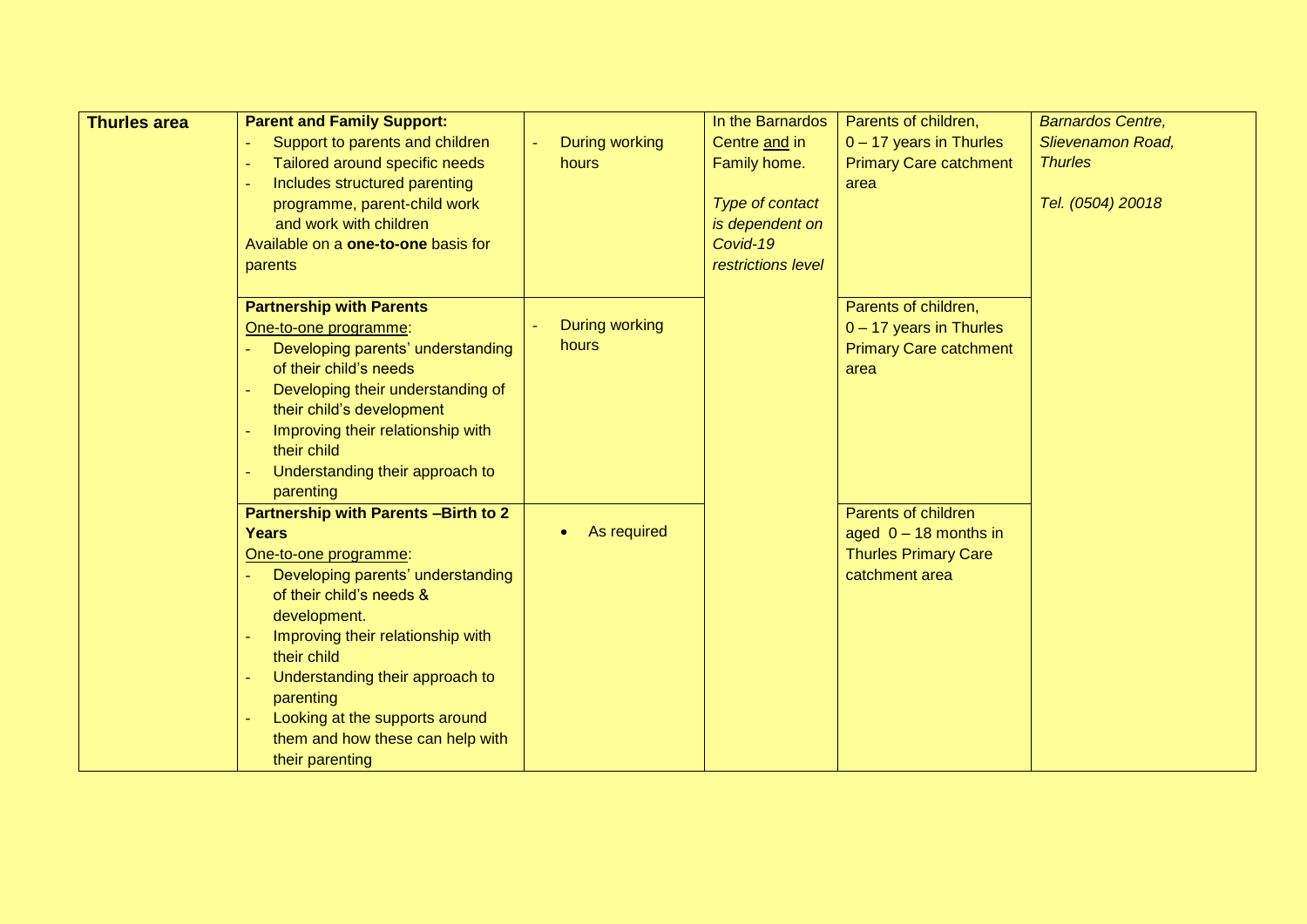| <b>Thurles area</b> | <b>Community Mothers Programme</b>                                            | Monday - Friday,                        | As required             | Families living in the         | <b>Brigid Murphy, Community</b>     |
|---------------------|-------------------------------------------------------------------------------|-----------------------------------------|-------------------------|--------------------------------|-------------------------------------|
|                     | (Nenagh/Thurles):                                                             | $9.00$ a.m. $-5.00$ p.m.                |                         | areas listed with children     | <b>Mothers Programme,</b>           |
|                     | <b>Home Visits</b>                                                            |                                         |                         | from birth to pre-school       |                                     |
|                     | <b>Healthy Weaning workshops</b>                                              |                                         |                         | age.                           | <b>Silver Arch Family Resource</b>  |
|                     | <b>Wellbeing &amp; Self-Care</b>                                              |                                         |                         |                                | Centre, Nenagh                      |
|                     | workshop                                                                      |                                         |                         |                                | Tel. (067) 31800                    |
|                     | <b>Infant Baby Massage</b>                                                    |                                         |                         |                                | 087-2780029                         |
|                     | My Place to Play -                                                            |                                         |                         |                                | Email: info@silverarchfrc.ie        |
|                     | encouraging play with babies                                                  |                                         |                         |                                |                                     |
|                     | <b>Mother &amp; Baby Groups</b>                                               |                                         |                         |                                |                                     |
| <b>Templemore</b>   | <b>Parenting Support</b>                                                      |                                         | <b>More Family</b>      | <b>Families and Parents of</b> | Mary Geoghegan,                     |
|                     | Advice, advocacy and<br>$\bullet$                                             | Monday to Friday,<br>$9.00 - 4.30$ p.m. | <b>Support Project,</b> | children, aged $0 - 18$        | <b>More Family Support Project,</b> |
|                     | information on Parenting                                                      |                                         | <b>Bank Street,</b>     | years, from Templemore         | <b>Youth Work Ireland Tipperary</b> |
|                     | <b>issues</b>                                                                 |                                         | <b>Templemore</b>       | and environs                   | <b>Templemore</b>                   |
|                     | Support (one to one and<br>$\bullet$                                          |                                         | Type of contact         |                                | Tel. (0504) 56641                   |
|                     | groups) on issues affecting                                                   |                                         | is dependent on         |                                | 087-2642203                         |
|                     | parenting                                                                     |                                         | Covid-19                |                                |                                     |
|                     | Support for young people and<br>$\bullet$<br>their families/carers on a range |                                         | restrictions level      |                                |                                     |
|                     | of issues                                                                     |                                         |                         |                                |                                     |
|                     | Signposting families to                                                       |                                         |                         |                                |                                     |
|                     | $\bullet$<br>relevant services                                                |                                         |                         |                                |                                     |
|                     | <b>Group activities</b>                                                       | To be organised in                      | <b>Various venues</b>   | <b>Adults in Templemore</b>    | Mary Geoghegan,                     |
|                     | Women's Art & Craft Group                                                     | 2022                                    | in Templemore           | town and environs              | <b>More Family Support Project,</b> |
|                     | Men's Group                                                                   |                                         |                         |                                | <b>Youth Work Ireland Tipperary</b> |
|                     | <b>Yoga and Mindfulness Groups</b>                                            | Dependent on                            |                         |                                | <b>Templemore</b>                   |
|                     | <b>Parenting Programs &amp; Speakers</b>                                      | numbers                                 |                         |                                |                                     |
|                     | Workshops for children relating to                                            | registering                             |                         |                                | Tel. (0504) 56641                   |
|                     | emotional intelligence                                                        |                                         |                         |                                | 087 264 2203                        |
|                     | 'Life outside the school box' peer                                            |                                         |                         |                                |                                     |
|                     | parent support group for parents                                              |                                         |                         |                                |                                     |
|                     | with children suffering school                                                |                                         |                         |                                |                                     |
|                     | attendance anxiety.                                                           |                                         |                         |                                |                                     |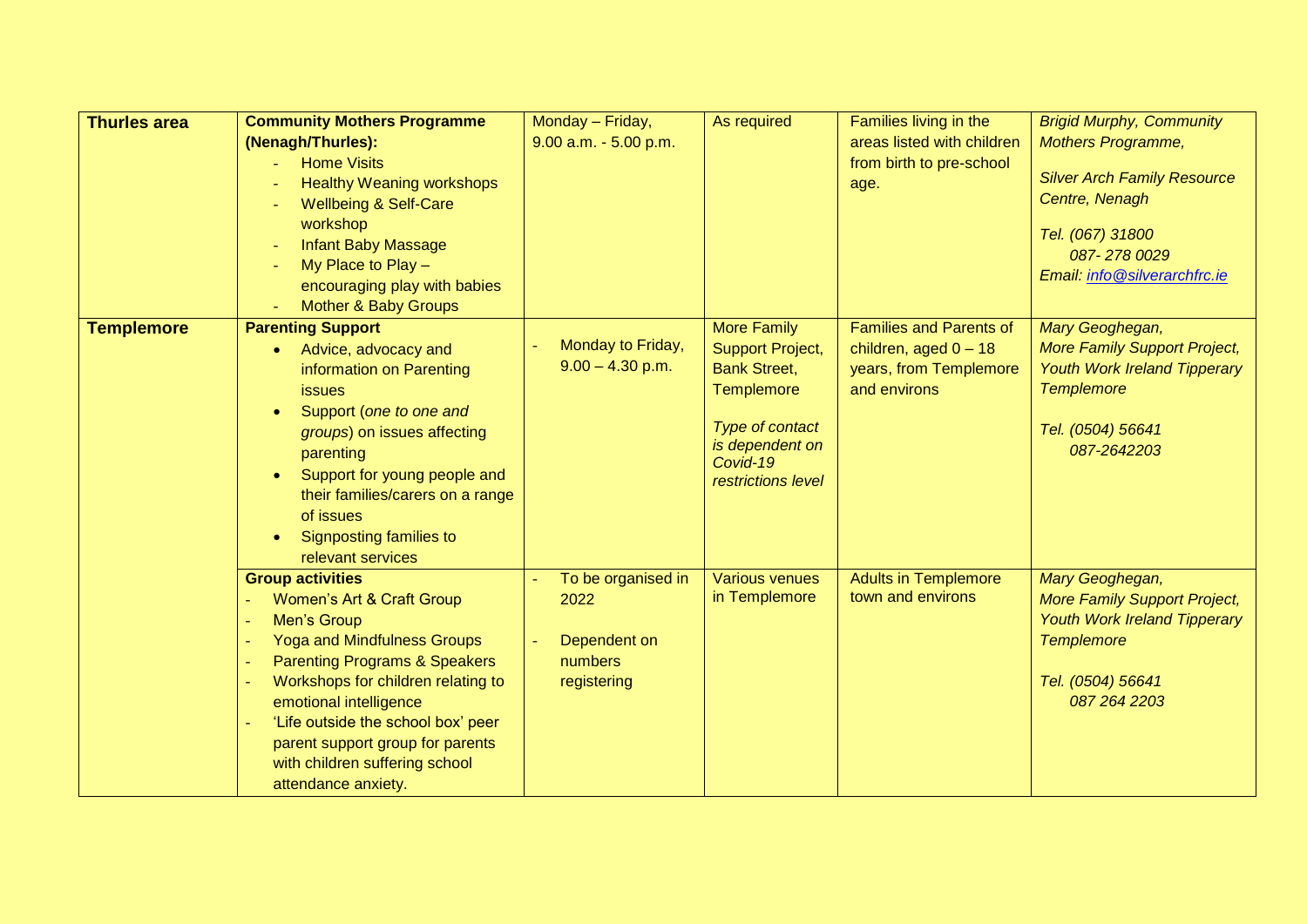| <b>Templemore</b>                           | <b>Parenting Support</b><br><b>Family Support</b><br>۰<br>Advice and information on<br>$\bullet$<br>wider issues affecting<br>parenting<br><b>Practical support</b><br>$\bullet$                                                        | Mon. - Thurs.<br>$10 - 5$ p.m.<br>Drop In & by<br>Appointment                                                                                                                                                                                                                                                                                                                                                                                                                                                                                                                                                       | <b>Templemore</b><br><b>Community</b><br><b>Social Services</b><br><b>Bank Street,</b><br><b>Templemore</b><br>(yellow door) | Parents of children aged<br>0-17 years in<br>Templemore and<br>environs | Sharon Dunne,<br><b>Social Worker</b><br><b>Templemore Community</b><br><b>Social Services</b><br><b>Bank Street, Templemore</b><br>Tel. (0504) 31244<br>083 160 6832<br>socialworktss@gmail.com |
|---------------------------------------------|-----------------------------------------------------------------------------------------------------------------------------------------------------------------------------------------------------------------------------------------|---------------------------------------------------------------------------------------------------------------------------------------------------------------------------------------------------------------------------------------------------------------------------------------------------------------------------------------------------------------------------------------------------------------------------------------------------------------------------------------------------------------------------------------------------------------------------------------------------------------------|------------------------------------------------------------------------------------------------------------------------------|-------------------------------------------------------------------------|--------------------------------------------------------------------------------------------------------------------------------------------------------------------------------------------------|
| <b>Southern section</b><br>of Co. Tipperary | <b>South Tipperary Parent Hub</b><br>A weekly Drop-In service for parents<br>seeking:<br><b>Parenting Advice</b><br><b>Information on Services</b><br><b>Parenting Support</b><br>Commences operation on 25 <sup>th</sup> April<br>2022 | <b>Venues &amp; Dates:</b><br><b>Spafield Family Resource Centre</b><br>(FRC), Cashel:<br>Monday, 9.30 a.m. - 12.30 p.m. on<br>25th April; 23rd May; & 20th June 2022<br><b>Barnardos Family Support Project,</b><br>Clonmel:<br>Wednesday, 9.30 a.m. - 12.30 p.m. on<br>27th April; 25th May; & 22nd June 2022<br>Three Drives FRC, Tipperary town:<br>Tuesday, 9.30 a.m. - 12.30 p.m.<br>3rd May; 31 <sup>st</sup> May; & 28 <sup>th</sup> June 2022<br><b>Clonmel Community Mothers Program:</b><br>Wednesday, 9.30 a.m. - 12.30 p.m.<br>4 <sup>th</sup> May; 1 <sup>st</sup> June; & 29 <sup>th</sup> June 2022 |                                                                                                                              | <b>Parents in South</b><br><b>Tipperary</b>                             | Text or Whatsapp: 087-<br>1241231<br>Facebook:<br>https://fb.me/southtippe<br>raryparenthub<br>Email:<br>southtipp.parentshub@ba<br>rnardos.ie                                                   |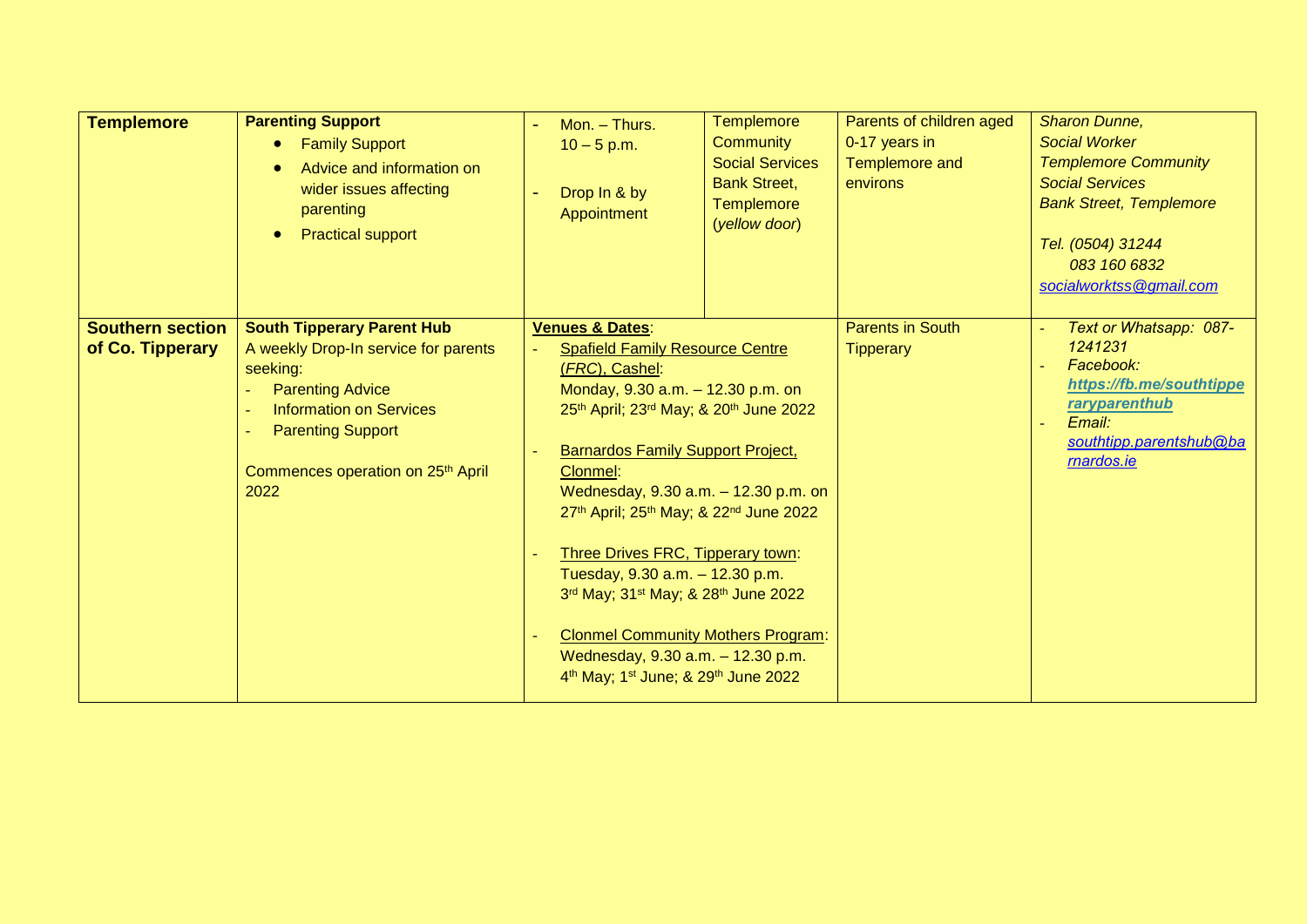| <b>Southern section</b><br>of Co. Tipperary | <b>South Tipperary Parent Hub (cont.)</b><br>A weekly Drop-In service for parents<br>seeking:<br><b>Parenting Advice</b><br><b>Information on Services</b><br><b>Parenting Support</b> | Foróige Neighbourhood Youth &<br>Family Project, Carrick-on-Siúir:<br>Tuesday, 9.30 a.m. - 12.30 p.m.<br>10th May & 7th June 2022<br>Cashel Neighbourhood Youth &<br><b>Family Project:</b><br>Tuesday, 11.00 a.m. - 2.00 p.m.<br>10th May & 7th June 2022<br>Millennium FRC, Glengoole:<br>Wednesday, 9.30 a.m. - 12.30 p.m.<br>11 <sup>th</sup> May & 8 <sup>th</sup> June 2022<br>Knockanrawley Resource Centre,<br>Tipperary town:<br>Tuesday, 9.30 a.m. - 12.30 p.m.<br>17th May & 14th June 2022<br><b>Clonmel Community Resource Centre:</b><br>Wednesday, 9.30 a.m. - 12.30 p.m.<br>18th May & 15th June 2022 |                                    | <b>Parents in South</b><br><b>Tipperary</b>                              | Text or Whatsapp: 087-<br>1241231<br>Facebook:<br>https://fb.me/southtippe<br>raryparenthub<br>Email:<br>southtipp.parentshub@ba<br>rnardos.ie |
|---------------------------------------------|----------------------------------------------------------------------------------------------------------------------------------------------------------------------------------------|-----------------------------------------------------------------------------------------------------------------------------------------------------------------------------------------------------------------------------------------------------------------------------------------------------------------------------------------------------------------------------------------------------------------------------------------------------------------------------------------------------------------------------------------------------------------------------------------------------------------------|------------------------------------|--------------------------------------------------------------------------|------------------------------------------------------------------------------------------------------------------------------------------------|
| <b>Southern section</b><br>of Co. Tipperary | <b>Teen Parent Support Programme</b><br>(Positive Parenting for Changing<br><b>Families programme)</b><br>One-to-One<br><b>Outreach service</b>                                        | As required                                                                                                                                                                                                                                                                                                                                                                                                                                                                                                                                                                                                           | <b>Home Visits and</b><br>by phone | Teen parents aged 19<br>years and under in the<br>South of Co. Tipperary | Bernie Loughman,<br>St. Catherine's Community<br>Services, Carlow<br>Tel.085 1101511<br>(059) 9138700                                          |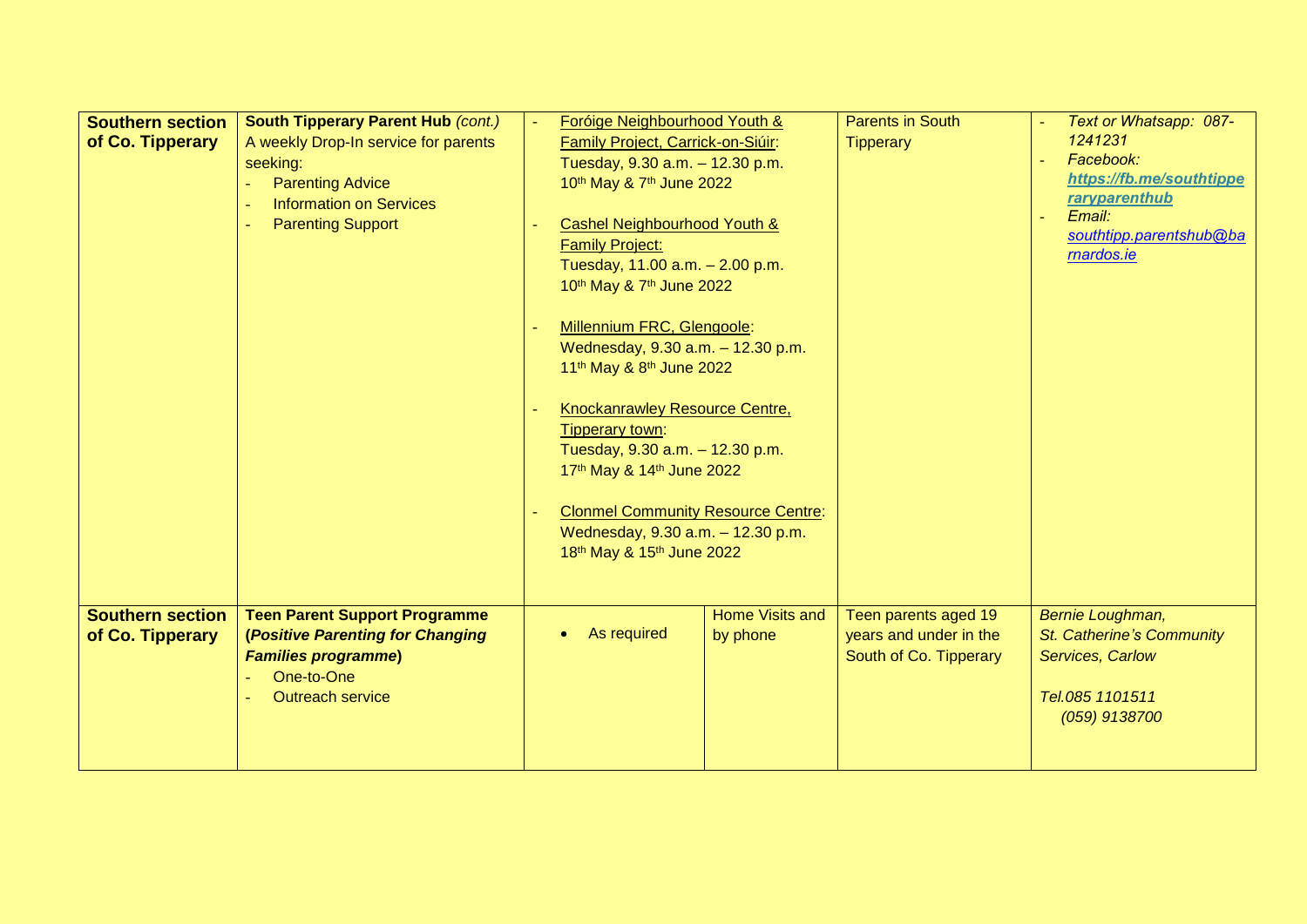| <b>Clonmel /</b>     | <b>Clonmel Community Mothers</b>            |                       | Home Visiting,        | Parents of children, $0 - 5$ | <b>Jill Sandvoss,</b>            |
|----------------------|---------------------------------------------|-----------------------|-----------------------|------------------------------|----------------------------------|
| <b>Cahir/Cashel/</b> | <b>Programme</b>                            | <b>During working</b> | phone calls,          | years in Clonmel, Cahir,     | <b>Clonmel Community Mothers</b> |
| Carrick-on-Siúir/    | Providing support and information           | hours                 | Zoom,                 | Carrick-on-Siúr, Cashel      | Programme                        |
| <b>Fethard and</b>   | through Community Mother Home               |                       | <b>WhatsApp</b>       | and Fethard, and             |                                  |
| environs             | Visiting, phone calls, Zoom and             |                       |                       | surrounding areas            | Tel. 086-8359912                 |
|                      | WhatsApp:                                   |                       | Type of contact       |                              | Email: ccpspl@gmail.com          |
|                      | <b>Infant Mental</b><br>$\bullet$           |                       | is dependent on       |                              |                                  |
|                      | <b>Health/Attachment</b>                    |                       | Covid 19              |                              | Web-site:                        |
|                      | Ante-natal support<br>$\bullet$             |                       | restrictions level    |                              | https://clonmelcommunitymother.i |
|                      | <b>Newborn Observations</b><br>$\bullet$    |                       |                       |                              | <u>e/</u>                        |
|                      | <b>Breastfeeding support</b><br>$\bullet$   |                       |                       |                              |                                  |
|                      | <b>Baby Massage</b><br>$\bullet$            |                       |                       |                              |                                  |
|                      | <b>Child Development</b><br>$\bullet$       |                       |                       |                              |                                  |
|                      | Parenting<br>$\bullet$                      |                       |                       |                              |                                  |
|                      | support/Programmes                          |                       |                       |                              |                                  |
|                      | <b>Therapeutic Play Skills</b><br>$\bullet$ |                       |                       |                              |                                  |
|                      | Mother & Baby/Parent &<br>$\bullet$         |                       |                       |                              |                                  |
|                      | Toddler groups (email for                   |                       |                       |                              |                                  |
|                      | further information)                        |                       |                       |                              |                                  |
|                      |                                             |                       |                       |                              |                                  |
|                      |                                             |                       |                       |                              |                                  |
| <b>Clonmel</b>       | <b>Barnardos Family Support Project is</b>  |                       | <b>Barnardos</b>      | Parents/Carers living in     | <b>Barnardos Family Support</b>  |
|                      | a community based project in Clonmel        | During working hours  | <b>Family Support</b> | Clonmel and its environs.    | Project, Clonmel                 |
|                      | offering support and advice to families     |                       | Project, Elm          |                              |                                  |
|                      | experiencing a difficult period.            |                       | Park, Clonmel         |                              | Tel: (052) 6170665               |
|                      | <b>Partnership with Parents</b>             |                       | Type of contact       | Parents of children and      |                                  |
|                      | To support parents to build their           | During working hours  | is dependent on       | teenagers, 0-17 years        |                                  |
|                      | parenting skills, and to strengthen         |                       | Covid-19              |                              |                                  |
|                      | relationships.                              |                       | restrictions level    |                              |                                  |
|                      |                                             |                       |                       |                              |                                  |
|                      |                                             |                       |                       |                              |                                  |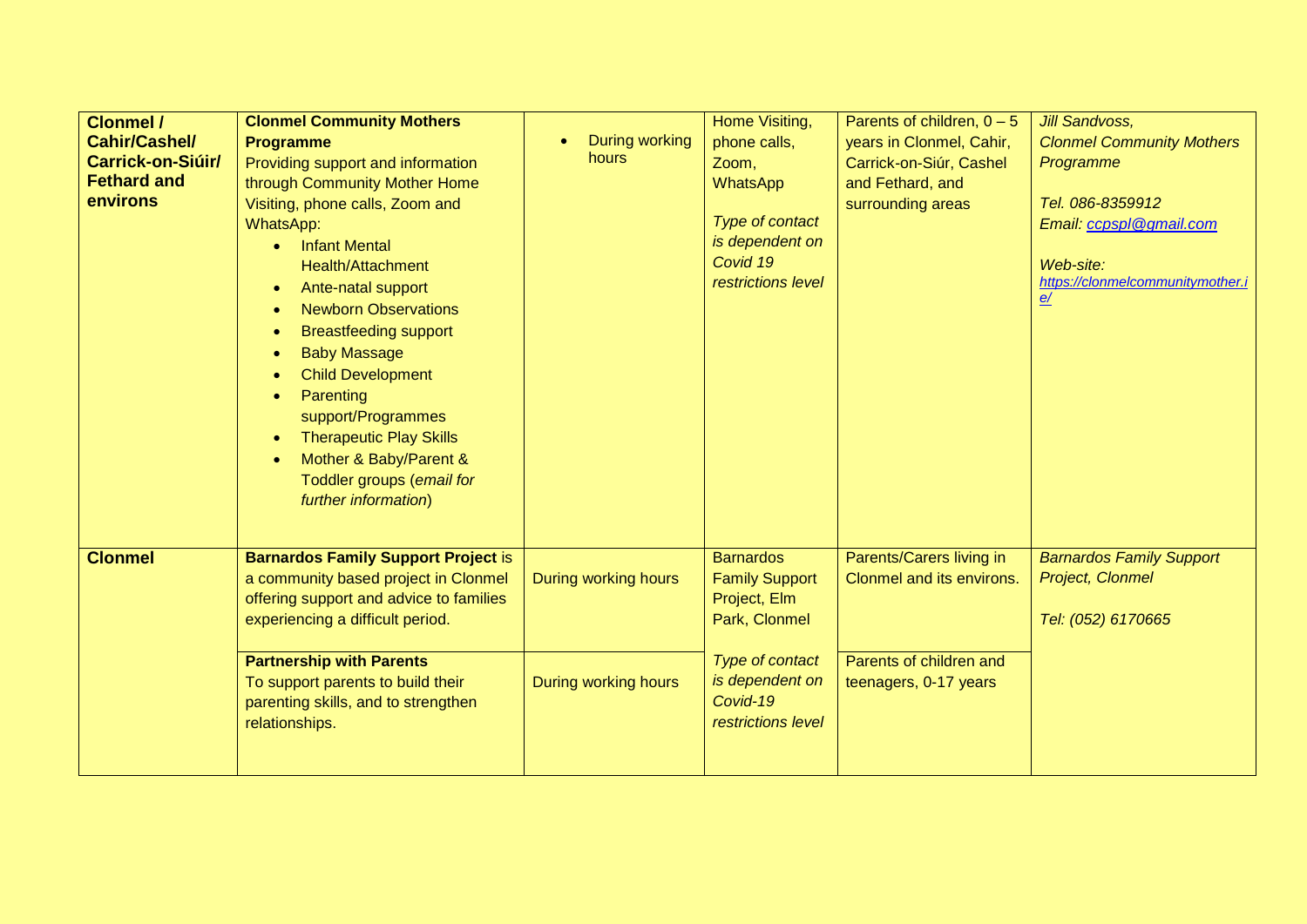| <b>Clonmel</b>          | <b>Partnership with Parents-Birth to 2</b><br>Years<br>One-to-one programme: (see above<br><b>Barnardos services in Thurles)</b>                                                                                                                                  | As required              |                                                                                              | Parents of children<br>aged $0 - 18$ months in<br>Clonmel and surrounding<br>areas                      | <b>Barnardos Family Support</b><br><b>Project, Clonmel</b><br>Tel: (052) 6170665                                      |
|-------------------------|-------------------------------------------------------------------------------------------------------------------------------------------------------------------------------------------------------------------------------------------------------------------|--------------------------|----------------------------------------------------------------------------------------------|---------------------------------------------------------------------------------------------------------|-----------------------------------------------------------------------------------------------------------------------|
| <b>Carrick-on-Siúir</b> | <b>Barnardos Student Mothers' Group:</b><br>Support for young expectant mothers<br>and young mothers to remain in<br>second-level education:<br><b>Childcare subsidy</b><br><b>Educational support</b><br>Financial support towards books<br>and school materials | During working<br>hours  | Home Visits and<br>phone calls                                                               | <b>Expectant student</b><br>mothers or student<br>mothers in second level<br>education in Carrick area. | Una Conroy,<br>Barnardos,<br>130 Clonard Park, Ballybeg,<br>Waterford<br>Tel. (051) 844140<br>una.conroy@barnardos.ie |
|                         | <b>Non-Violent Resistance programme:</b><br>One-to-one programme:<br>To help parents to deal with Child<br>to Parent violence                                                                                                                                     | As required<br>$\bullet$ | Carrick-on-Siúir<br>Neighbourhood<br>Youth & Family<br>Project (Foróige)<br>Carrick-on-Siúir | Parents of children, aged<br>$10 - 17/18$ years                                                         | Carrick-on-Siúir<br><b>Neighbourhood Youth &amp;</b><br><b>Family Project (Foróige)</b><br>Carrick-on-Siúir           |
| <b>Carrick-on-Siúir</b> | <b>Common Sense Parenting (Boys</b><br><b>Town Parenting programme):</b><br>One-to-one<br>To help parents to:<br><b>Build Family Relationships</b><br>Deal with Problem Behaviour<br><b>Teach Social Skills</b><br><b>Promote Self Control</b>                    | As required<br>$\bullet$ |                                                                                              | Parents of children, aged<br>$6 - 16$ years                                                             | Siobhán Clifford:<br>Tel. 086-833 1886                                                                                |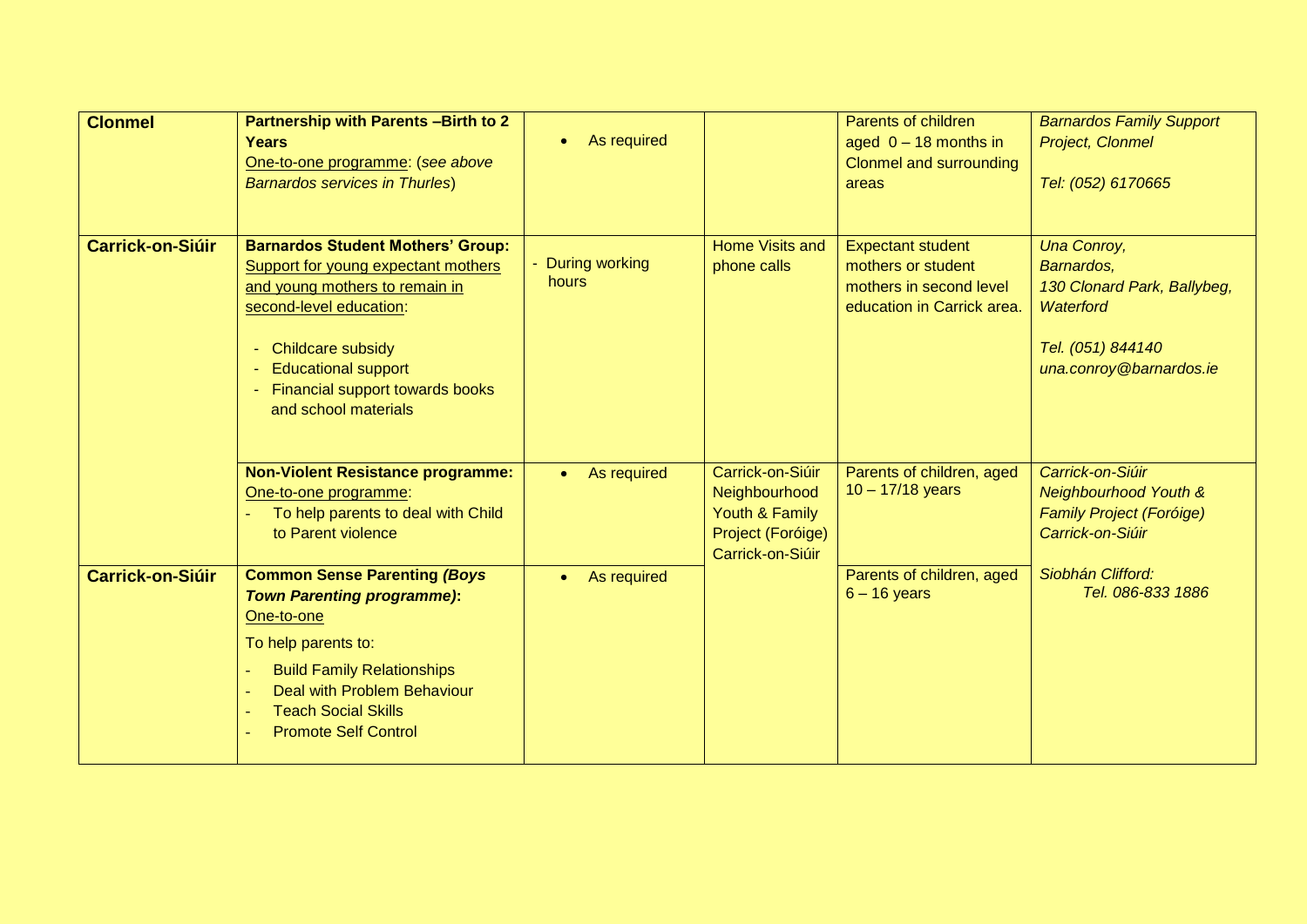| <b>Cashel</b><br><b>Parenting Support (Parents Plus</b><br><b>Children, Adolescent and Parenting</b><br>when Separated)<br>One-to-One<br><b>Advice on Parenting</b><br>$\bullet$<br><b>Listening &amp; Referral service</b><br>$\bullet$<br><b>Parenting Support</b><br>Information and Advice on<br>$\bullet$<br>Parenting Issues.<br>One to One Support for Young<br>$\bullet$<br>People (10-24 years) and<br>Parents.<br><b>Signposting and Referrals to</b><br>$\bullet$<br><b>Relevant Services.</b> | Monday -<br>$\bullet$<br>Friday<br>Drop-In or by<br>appointment<br>$Monday -$<br>$\bullet$<br>Friday<br>Drop-In or by<br>$\bullet$<br>appointment                                                                                    | <b>Spafield Family</b><br><b>Resource</b><br>Centre, Cashel<br><b>Cashel</b><br>Neighbourhood<br>Youth & Family<br>Project,<br>Hogan Sq.<br>Cashel,<br>Co. Tipperary,<br>E25 YK09. | Parents of children,<br>2-16 years from Cashel<br>area<br>Families and parents of<br>children aged 10-18<br>years in the Cashel and<br>surrounding area       | <b>Fiona Hayes</b><br><b>Spafield Family Resource</b><br>Centre, Cashel<br>Tel. (062) 63622<br>fhayes@spafieldfrc.ie<br>Amanda Farrell,<br>Youth Work Ireland Tipperary,<br><b>Hogan Square, Cashel</b><br>Tel. (062) 52604<br>amanda.farrell@youthworktipper<br>ary.ie |
|-----------------------------------------------------------------------------------------------------------------------------------------------------------------------------------------------------------------------------------------------------------------------------------------------------------------------------------------------------------------------------------------------------------------------------------------------------------------------------------------------------------|--------------------------------------------------------------------------------------------------------------------------------------------------------------------------------------------------------------------------------------|------------------------------------------------------------------------------------------------------------------------------------------------------------------------------------|---------------------------------------------------------------------------------------------------------------------------------------------------------------|-------------------------------------------------------------------------------------------------------------------------------------------------------------------------------------------------------------------------------------------------------------------------|
| <b>Parenting Support</b><br><b>Tipperary town</b><br>One-to-one<br>Advice on parenting<br>Support on parenting and<br>$\bullet$<br>family issues<br><b>Non-Violent Resistance programme:</b><br>To help parents to deal with Child<br>to Parent violence<br>Art Therapy & Play Therapy for<br>children<br>For children with issues<br>$\bullet$<br>around anxiety, bullying, anger<br>management, withdrawing<br>behavior, etc.                                                                           | Monday - Friday<br>By appointment<br>Monday - Friday<br>By appointment<br>Referrals from parents,<br>schools, etc.<br>- During working<br>hours<br>Referrals from parents,<br>schools, etc.<br><b>Sliding scale charges</b><br>apply | <b>Three Drives</b><br>FRC,<br><b>Grenane Drive</b><br><b>Tipperary town</b>                                                                                                       | Parents of children and<br>young people in<br><b>Tipperary town</b><br>Parents 10 - 18 years<br>Children & young people,<br>4 - 18 years in Tipperary<br>town | Marian Clarke,<br><b>Family Support Worker,</b><br><b>Three Drives Family</b><br><b>Resource Centre,</b><br><b>Grenane Drive</b><br><b>Tipperary town</b><br>Tel. (062) 80831<br>mcna3220@gmail.com                                                                     |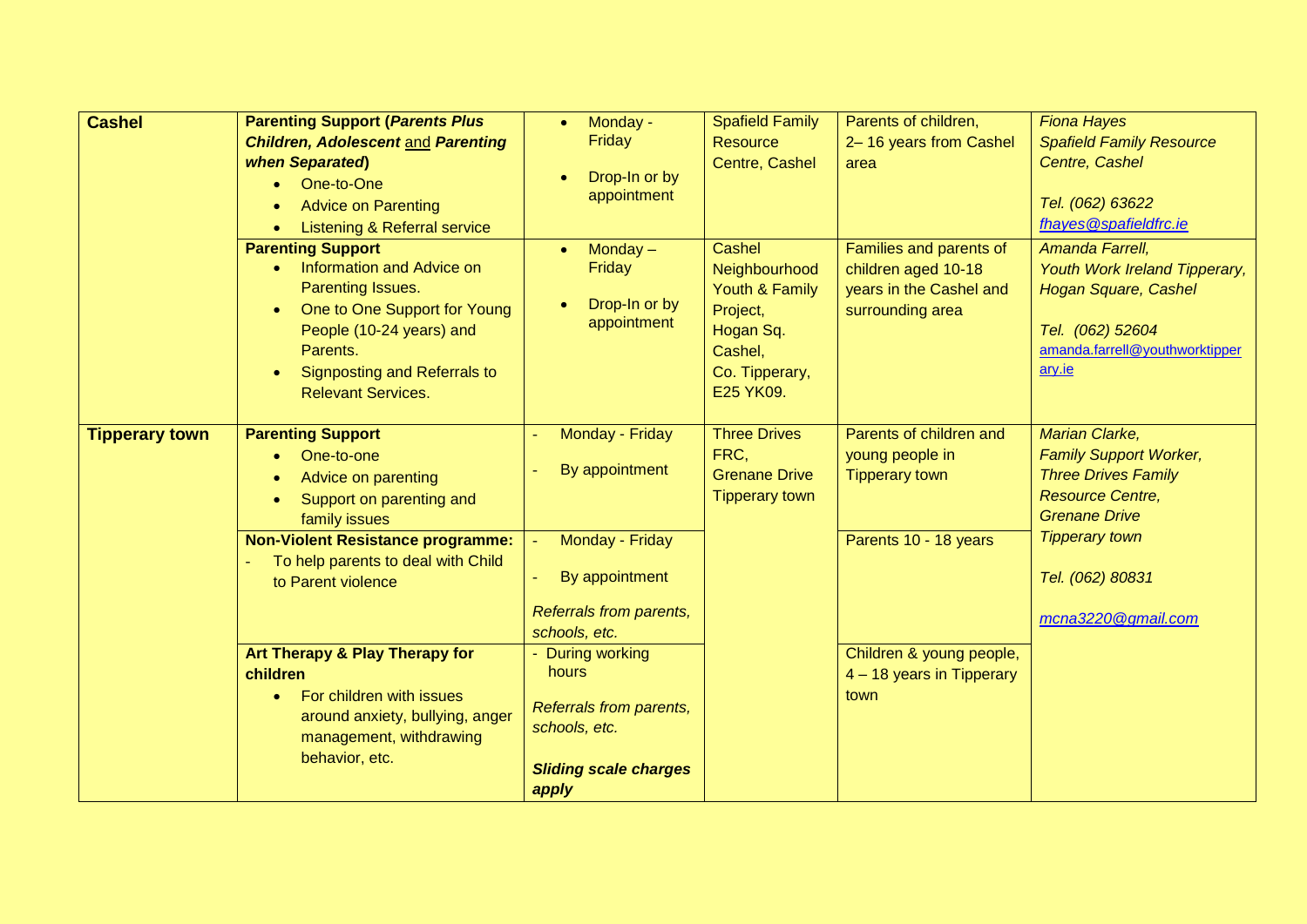| <b>Tipperary town</b> | <b>Parenting Support (Parents Plus and</b>  |                         | Knockanrawley              | Parents of children, $0 -$  | Helen Buckley,                     |
|-----------------------|---------------------------------------------|-------------------------|----------------------------|-----------------------------|------------------------------------|
|                       | <b>Triple P programmes)</b>                 | Monday -<br>$\bullet$   | <b>Resource</b>            | 17 years, from Tipperary    | <b>Parent &amp; Family Support</b> |
|                       | One-to-One and Couples<br>$\bullet$         | Friday,                 | Centre,                    | town and environs           | Programme,                         |
|                       | <b>Parenting Support</b>                    | $9 - 5$ p.m., by        | <b>Tipperary town</b>      |                             | <b>Knockanrawley Resource</b>      |
|                       | Support on parenting and<br>$\bullet$       | appointment             |                            |                             | Centre.                            |
|                       | family issues                               |                         | Type of contact            |                             | Knockanrawley,                     |
|                       | Listening and referral service<br>$\bullet$ |                         | is dependent on            |                             | Tipperary town.                    |
|                       | <b>Non-Violent Resistance</b><br>$\bullet$  |                         | Covid-19                   |                             |                                    |
|                       | programme: To help parents to               |                         | restrictions level         |                             | Tel. (062) 52688                   |
|                       | deal with Child to Parent                   |                         |                            |                             |                                    |
|                       | violence                                    |                         |                            |                             | helenbuckleykrc@gmail.com          |
|                       | <b>Parents Club</b>                         | Wednesday,              | Knockanrawley              | <b>Parents in Tipperary</b> |                                    |
|                       | A peer group that have an opportunity       | $10 - 12.00$ p.m.       | <b>Resource</b>            | towns and environs          | knockcdp@gmail.com                 |
|                       | to identify and have facilitated group      |                         | Centre,                    |                             |                                    |
|                       | supports that are beneficial to them, for   | <b>Ongoing weekly</b>   | <b>Tipperary town</b>      |                             |                                    |
|                       | example: Stress Management, Healthy         | sessions                |                            |                             |                                    |
|                       | Eating for Living, Parental Self-care       |                         |                            |                             |                                    |
|                       | etc.                                        |                         |                            |                             |                                    |
|                       | <b>Young Parents</b>                        | Last Tuesday of         | Knockanrawley              | Young parents, aged 16      |                                    |
|                       | <b>Drop In Support</b>                      | each month              | <b>Resource</b>            | - 24 years in Tipperary     |                                    |
|                       |                                             | $11 - 12.30$ p.m.       | Centre,                    | and environs.               |                                    |
|                       |                                             |                         | <b>Tipperary town</b>      |                             |                                    |
|                       |                                             | Open for referrals now  |                            |                             |                                    |
|                       |                                             |                         |                            |                             |                                    |
|                       | <b>Rainbows Group programme</b>             | Commencement            | Knockanrawley              | Children, aged 7 - 12       |                                    |
|                       | A programme with a peer support             | date to be<br>confirmed | <b>Resource</b><br>Centre, | years                       |                                    |
|                       | element for children experiencing           |                         | <b>Tipperary town</b>      |                             |                                    |
|                       | parental separation and/or                  | 10 weeks                |                            |                             |                                    |
|                       | bereavement.                                |                         |                            |                             |                                    |
|                       |                                             | Open for referrals now  |                            |                             |                                    |
|                       |                                             |                         |                            |                             |                                    |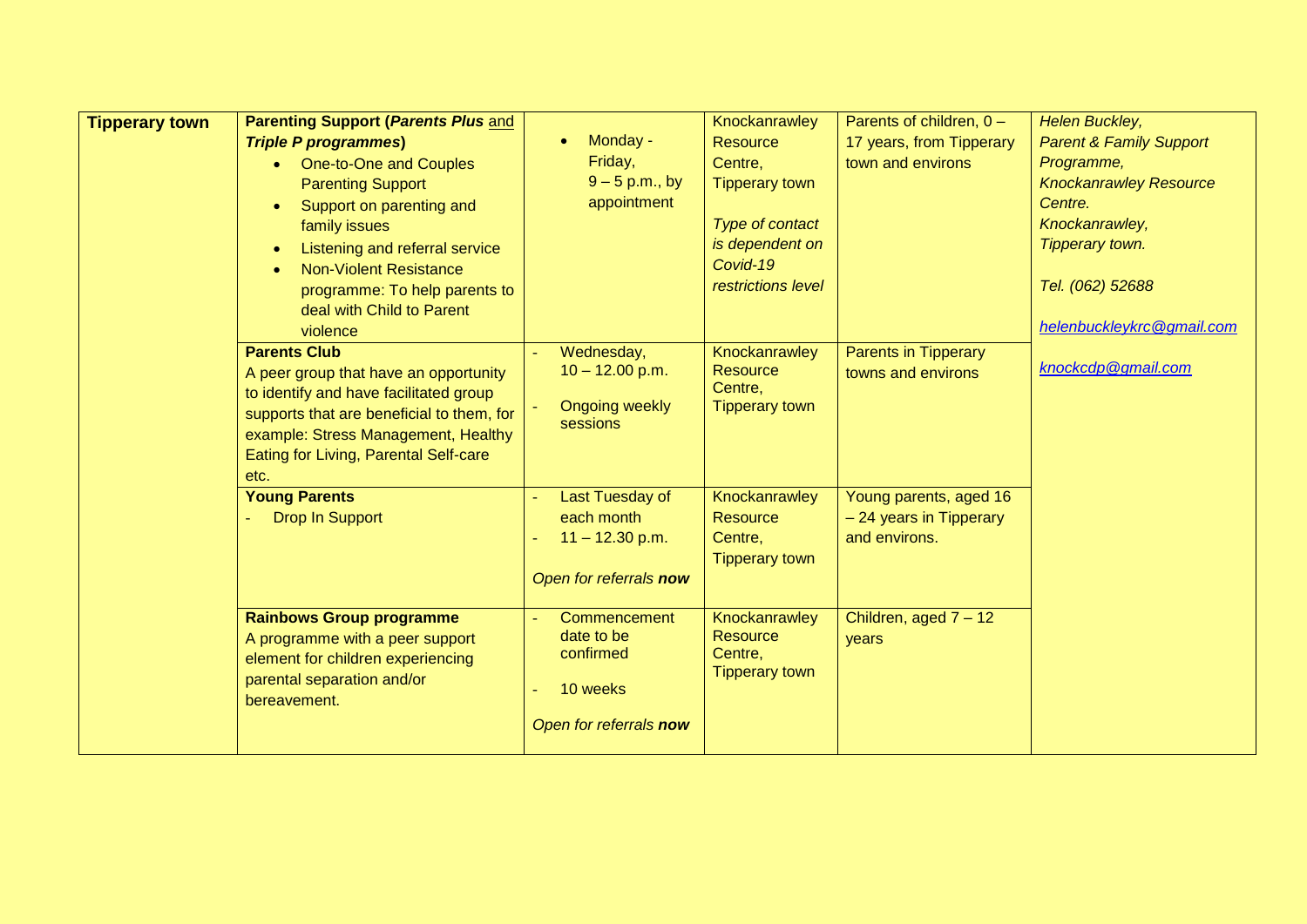| <b>Slieve Ardagh</b> | <b>One-to-One Parenting Support</b>             | By          | <b>Millennium</b> | <b>Parents from Slieve</b>  | <b>Mary Grace,</b>                |
|----------------------|-------------------------------------------------|-------------|-------------------|-----------------------------|-----------------------------------|
| area                 | Drop-in clinic:                                 | appointment | Family            | Ardagh area                 | <b>Millennium Family Resource</b> |
| <i>(including</i>    | One-to-one                                      |             | <b>Resource</b>   |                             | Centre, Glengoole                 |
| Glengoole,           | <b>Parenting Support and Advice</b>             |             | Centre,           | Parents of children, aged   |                                   |
| Killenaule,          | A Listening Ear                                 |             | Glengoole         |                             | Tel. (052) 915 7992               |
|                      | <b>Parents Plus Early Years</b>                 | <b>By</b>   |                   |                             |                                   |
| Ballingarry, &       | <b>Programme (Parents Plus)</b>                 | appointment |                   | 1 - 6 years, from Slieve    | E-mail: familysupport@mfrc.ie     |
| Mullinahone)         | One-to-one parenting support including          |             |                   | Ardagh area                 |                                   |
|                      | family sessions as required.                    |             |                   |                             |                                   |
|                      | To help parents have close                      |             |                   |                             |                                   |
|                      | connected relationships with their              |             |                   |                             |                                   |
|                      | children                                        |             |                   |                             |                                   |
|                      | To support parents to bring their               |             |                   |                             |                                   |
|                      | child up to be emotionally secure<br>and happy. |             |                   |                             |                                   |
|                      |                                                 |             |                   |                             |                                   |
|                      | <b>Parents Plus Children's programme</b>        | By          |                   | Parents of children, aged   |                                   |
|                      | <b>Programme (Parents Plus)</b>                 | appointment |                   | 6 - 12 years, from Slieve   |                                   |
|                      | One-to-one parenting support including          |             |                   | Ardagh area                 |                                   |
|                      | family sessions as required.                    |             |                   |                             |                                   |
|                      | promoting confidence, learning                  |             |                   |                             |                                   |
|                      | and positive behaviour                          |             |                   |                             |                                   |
|                      |                                                 |             |                   |                             |                                   |
|                      | <b>Circle of Security programme</b>             | By          |                   | Parents of children, aged   |                                   |
|                      | Parents who participate in this                 | appointment |                   | $4$ months $-3$ years, from |                                   |
|                      | programme learn to:                             |             |                   | Slieve Ardagh area          |                                   |
|                      | Understand their child's                        |             |                   |                             |                                   |
|                      | emotional world by learning to                  |             |                   |                             |                                   |
|                      | read emotional needs                            |             |                   |                             |                                   |
|                      | Support their child's ability to                |             |                   |                             |                                   |
|                      | successfully manage                             |             |                   |                             |                                   |
|                      | emotions                                        |             |                   |                             |                                   |
|                      | Enhance the development of                      |             |                   |                             |                                   |
|                      | their child's self-esteem                       |             |                   |                             |                                   |
|                      | Help their child to feel secure                 |             |                   |                             |                                   |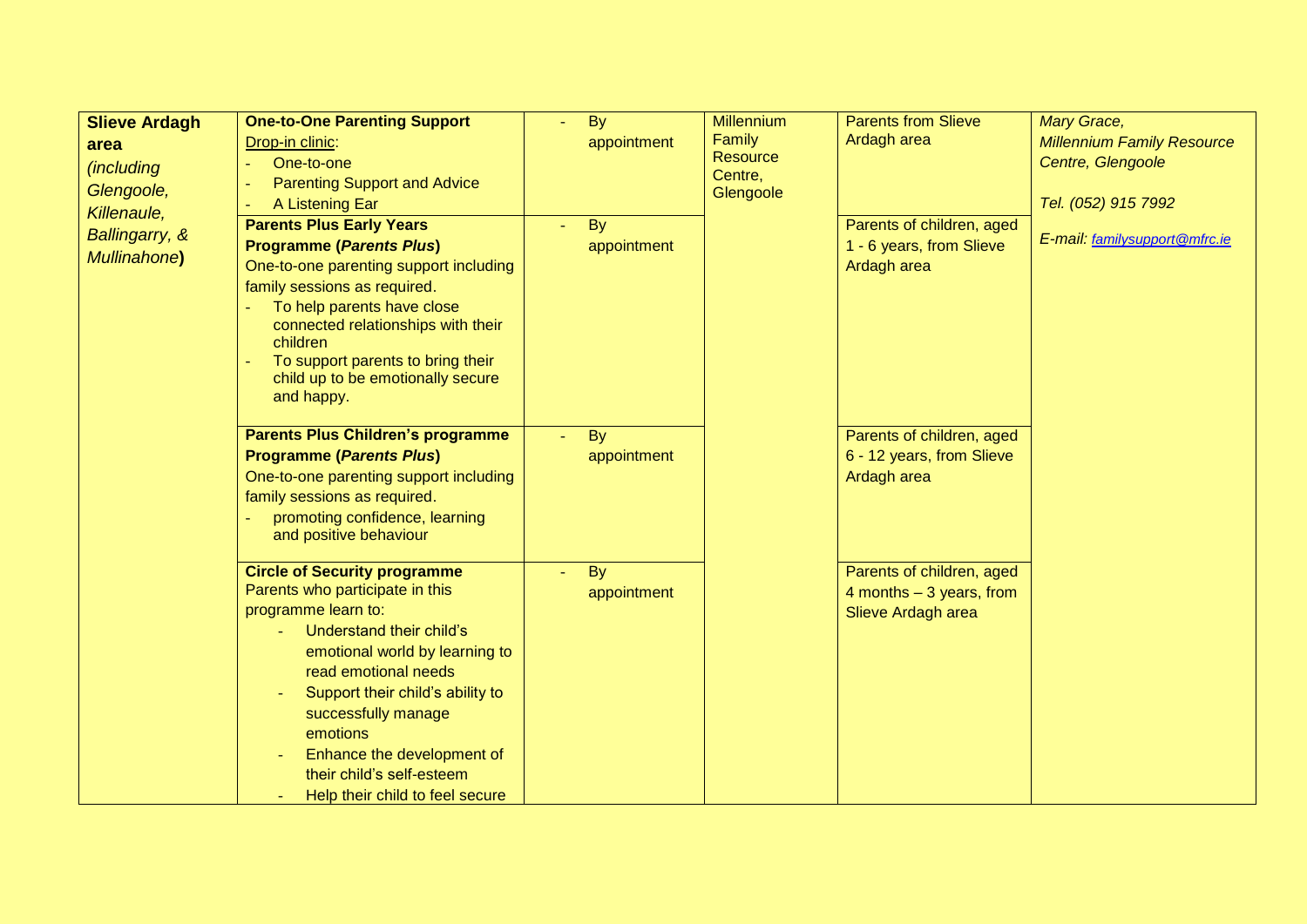| <b>Slieve Ardagh</b>                                                | <b>Non-Violent Resistance programme:</b>                                                                                                                                                                                                                                                                                                                                                                                                                                                                                                                                                                                                        | By appointment                                                                                                        | <b>Millennium</b>   | Parents / Carers of young                                                 | <b>Mary Grace,</b>                                   |
|---------------------------------------------------------------------|-------------------------------------------------------------------------------------------------------------------------------------------------------------------------------------------------------------------------------------------------------------------------------------------------------------------------------------------------------------------------------------------------------------------------------------------------------------------------------------------------------------------------------------------------------------------------------------------------------------------------------------------------|-----------------------------------------------------------------------------------------------------------------------|---------------------|---------------------------------------------------------------------------|------------------------------------------------------|
| area                                                                | To help parents to deal with Child                                                                                                                                                                                                                                                                                                                                                                                                                                                                                                                                                                                                              |                                                                                                                       | Family              | people aged 11 upwards                                                    | <b>Millennium Family Resource</b>                    |
| <i>(including</i>                                                   | to Parent violence.                                                                                                                                                                                                                                                                                                                                                                                                                                                                                                                                                                                                                             |                                                                                                                       | <b>Resource</b>     |                                                                           | Centre, Glengoole                                    |
| Glengoole,<br>Killenaule,<br>Ballingarry, &<br><b>Mullinahone</b> ) | <b>Creative Mindfulness</b><br>This programme introduces<br>mindfulness to children in fun and<br>creative ways.<br>Through creativity, Arts & Crafts,<br>stories, meditation, visualisation and<br>discussion, children learn:<br>- How to calm and relax their minds<br>- To focus and pay attention<br>- To understand and express their<br>thoughts and feelings<br>- To cultivate kindness for<br>themselves and others<br>Parents can bring this learning into the<br>home environment to encourage<br>positive relationships in the home.<br>One to One work with parent and<br>young person<br><b>Play Therapy service for children</b> | By appointment<br>As required                                                                                         | Centre<br>Glengoole | Parents/Carers and<br>children aged 6-12 Years<br>Children, aged $4 - 14$ | Tel. (052) 915 7992<br>E-mail: familysupport@mfrc.ie |
|                                                                     |                                                                                                                                                                                                                                                                                                                                                                                                                                                                                                                                                                                                                                                 | <b>Referrals from</b><br>professionals and<br>self-referral from<br>parents<br><b>Sliding scale charge</b><br>applies |                     | years                                                                     |                                                      |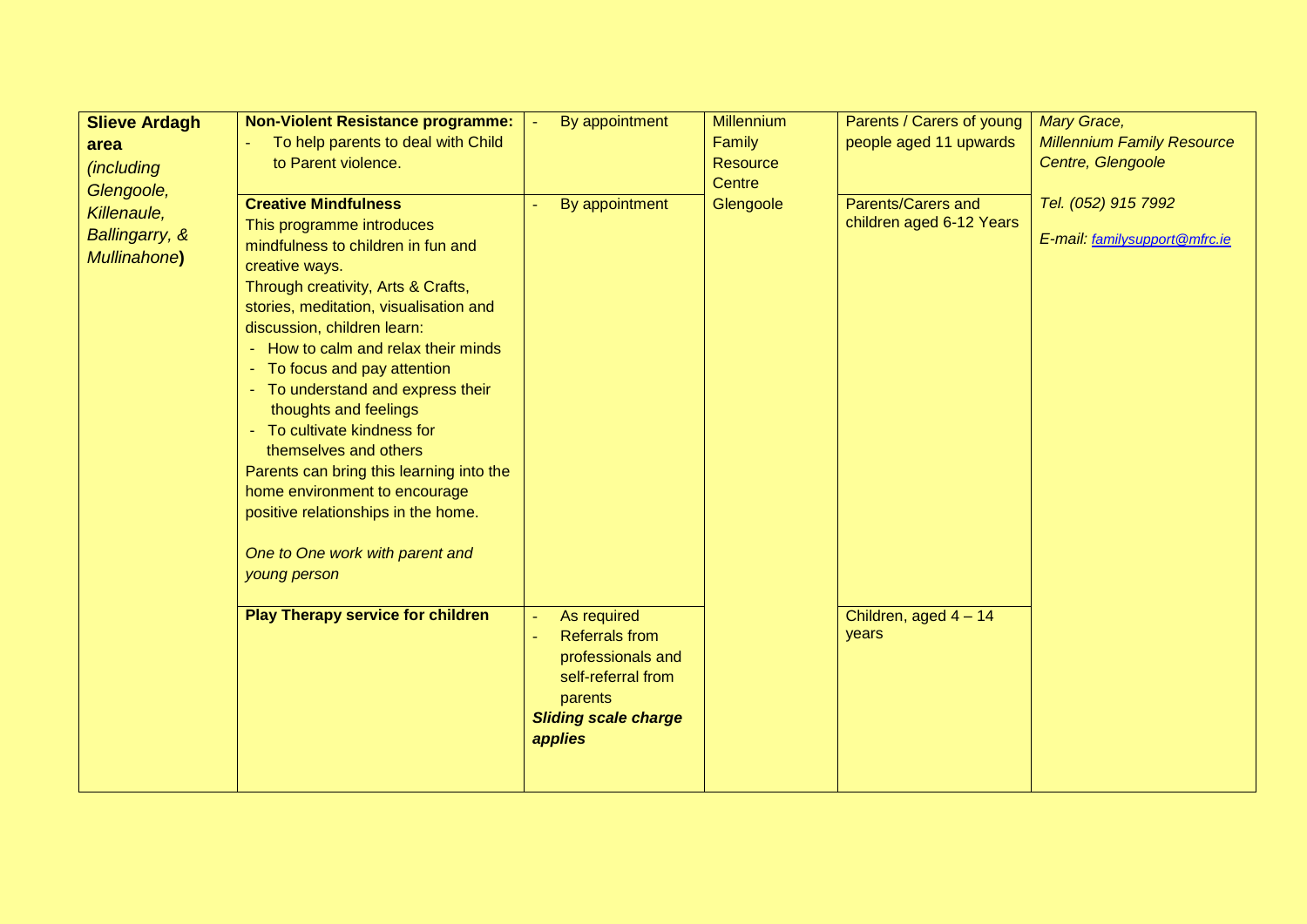| <b>Slieve Ardagh</b><br>area<br><i>(including</i><br>Glengoole,<br>Killenaule,<br>Ballingarry, &<br><b>Mullinahone</b> )                                                                                                                                                                                                                                         | <b>Baby Massage</b><br>Baby massage is a way of bonding<br>with your baby and to help with baby's<br>digestive issues, sleep and cognitive<br>development<br>Two 5-week programmes, in<br>Glengoole & Gortnahoe respectively | <b>April 2022</b><br>5-week programme<br><b>Parent &amp; Toddler Groups / Mother &amp; Baby Groups</b> | <b>Millennium</b><br>Family<br><b>Resource</b><br>Centre,<br>Glengoole<br>Gortnahoe<br>Community<br>Hall,<br>Gortnahoe | Babies from birth to 1<br>vear          | <b>Mary Grace,</b><br><b>Millennium Family Resource</b><br>Centre, Glengoole<br>Tel. (052) 915 7992<br>E-mail: familysupport@mfrc.ie                                                    |  |
|------------------------------------------------------------------------------------------------------------------------------------------------------------------------------------------------------------------------------------------------------------------------------------------------------------------------------------------------------------------|------------------------------------------------------------------------------------------------------------------------------------------------------------------------------------------------------------------------------|--------------------------------------------------------------------------------------------------------|------------------------------------------------------------------------------------------------------------------------|-----------------------------------------|-----------------------------------------------------------------------------------------------------------------------------------------------------------------------------------------|--|
|                                                                                                                                                                                                                                                                                                                                                                  |                                                                                                                                                                                                                              |                                                                                                        |                                                                                                                        |                                         |                                                                                                                                                                                         |  |
| <u>Area</u>                                                                                                                                                                                                                                                                                                                                                      | <b>Details of services</b>                                                                                                                                                                                                   | When                                                                                                   | <b>Venue</b>                                                                                                           | <b>Target Group</b>                     | <b>Contact Details</b>                                                                                                                                                                  |  |
| Co.<br><b>Tipperary</b>                                                                                                                                                                                                                                                                                                                                          | <b>Parent &amp; Toddler Groups:</b><br>Structured groups where parents engage<br>in play and dance with their toddlers<br>Waiting lists apply in some cases                                                                  | - Weekly sessions<br>- Ongoing                                                                         | In various<br>locations around<br>the county: see<br>web-link below                                                    | <b>Parents &amp; Toddlers</b>           | For full list of Parent &<br><b>Toddler Groups in the</b><br><b>County, follow web-link</b><br>below                                                                                    |  |
| For full list of Parent & Toddler Groups in the County, please go to Tipperary County Childcare Committee web link at:<br>http://tipperarychildcarecommittee.ie/parent-toddler-groups/<br>Please note that due to Covid-19, there is no certainty about whether any individual Parent & Toddler Group will be running, so do phone the contact number to be sure |                                                                                                                                                                                                                              |                                                                                                        |                                                                                                                        |                                         |                                                                                                                                                                                         |  |
| <b>North of Co.</b><br><b>Tipperary</b>                                                                                                                                                                                                                                                                                                                          | <b>Mother &amp; Baby Groups</b>                                                                                                                                                                                              | In Q. 2, 2022<br><b>Booking essential</b>                                                              | At locations in<br>Newport, Ballina,<br>Thurles, Nenagh,<br>Borrisokane &<br><b>Borrisoleigh</b>                       | Mothers and babies,<br>$0 - 10$ months. | <b>Brigid Murphy, Community</b><br><b>Mothers Programme,</b><br><b>Silver Arch Family Resource</b><br>Centre, Nenagh<br>Tel. (067) 31800<br>087-2780029<br>Email: info@silverarchfrc.ie |  |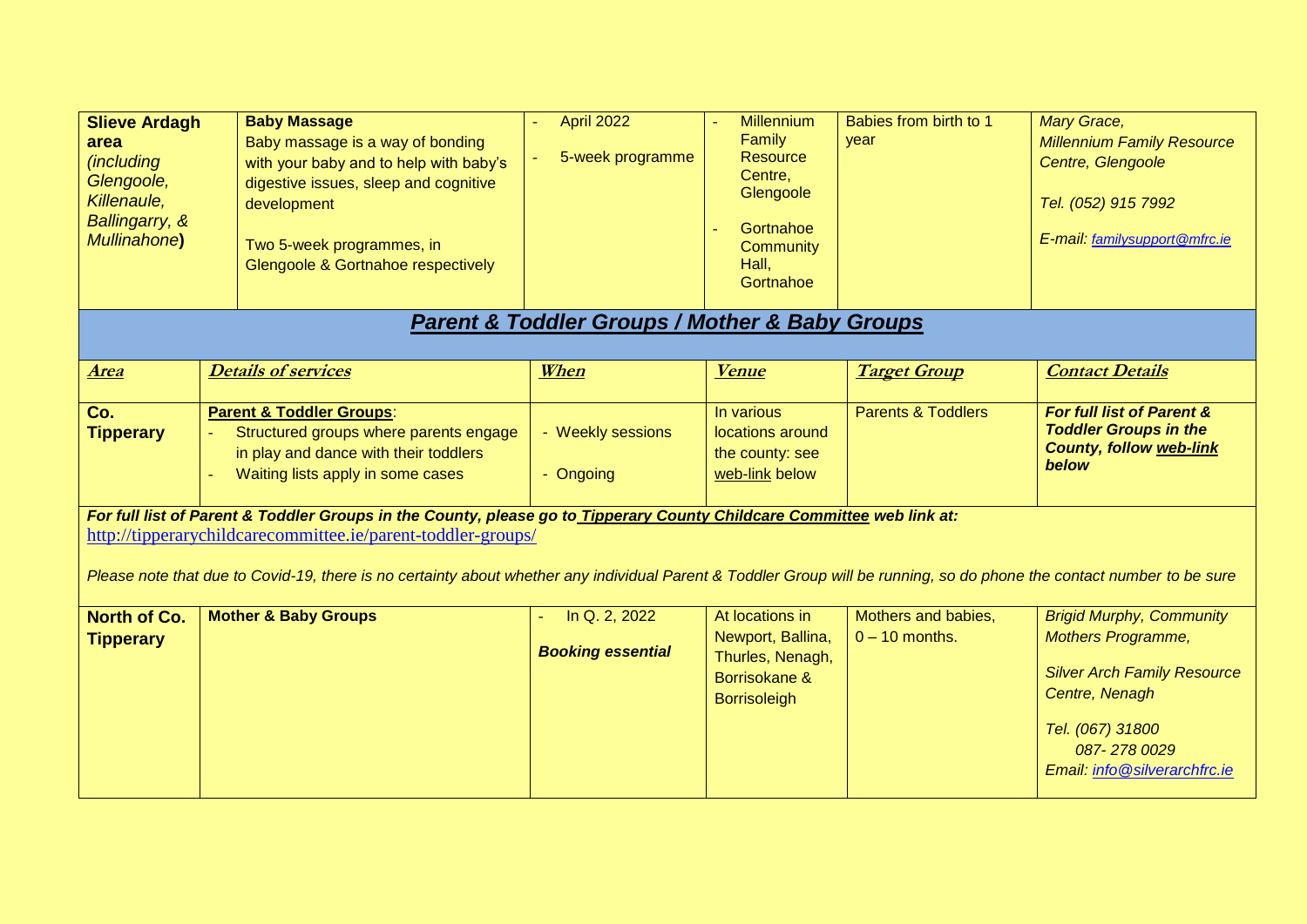| <b>Tipperary</b>   | <b>Parent, Baby and Toddler group</b>                | <b>Thursdays</b>                       | Knockanrawley           | Parents and other        | Helen Buckley,                           |
|--------------------|------------------------------------------------------|----------------------------------------|-------------------------|--------------------------|------------------------------------------|
| town               |                                                      | 10.00 - 11.30 a.m.                     | <b>Resource Centre,</b> | carers of Babies &       | <b>Parent &amp; Family Support</b>       |
|                    |                                                      |                                        | <b>Tipperary town</b>   | Toddlers.                | Programme,                               |
|                    |                                                      |                                        |                         |                          | <b>Knockanrawley Resource</b><br>Centre. |
|                    |                                                      |                                        |                         |                          | Tipperary town.                          |
|                    |                                                      |                                        |                         |                          |                                          |
|                    |                                                      |                                        |                         |                          | Tel. (062) 52688                         |
|                    |                                                      |                                        |                         |                          | helenbuckleykrc@gmail.com                |
|                    |                                                      |                                        |                         |                          | knockcdp@gmail.com                       |
|                    |                                                      |                                        |                         |                          |                                          |
| <b>Slieve</b>      | <b>Parents/Carers/Grandparents and bumps,</b>        | <b>Thursdays</b><br>10.30 - 12.00 p.m. | <b>Millennium</b>       | Parents, expectant       | Mary Grace,                              |
| <b>Ardagh Area</b> | babies and toddlers:                                 |                                        | <b>Family Resource</b>  | parents, grandparents    | <b>Millennium Family Resource</b>        |
|                    | Meet up for a chat and a cup of tea $-$ a great      |                                        | Centre,                 | and other carers         | Centre, Glengoole                        |
|                    | way for the babies and toddlers to socialise<br>too. |                                        | Glengoole               |                          | Tel. (052) 915 7992                      |
|                    |                                                      |                                        |                         |                          |                                          |
|                    |                                                      |                                        |                         |                          | E-mail: familysupport@mfrc.ie            |
| Cahir/             | <b>Parent &amp; Toddler Groups</b>                   | <b>Ardfinnan Community Centre:</b>     |                         | Parents and other        | Maeve McCormack,                         |
| Ardfinnan/         |                                                      | Wednesdays 10.00 - 11.30 a.m.          |                         | carers of Toddlers.      | <b>Clonmel Community Mothers</b>         |
| <b>Clonmel</b>     |                                                      |                                        |                         |                          | Programme                                |
|                    |                                                      | Day Care Centre, Cahir: Mondays,       |                         |                          |                                          |
|                    |                                                      | $10.00 - 11.30$ a.m.                   |                         |                          | Tel. 087 196 5594                        |
|                    |                                                      | St. Oliver's Parish Centre, Elm Park,  |                         |                          |                                          |
|                    |                                                      | Clonmel: Tuesdays 10.00 - 11.30 a.m.   |                         |                          |                                          |
|                    |                                                      |                                        |                         |                          |                                          |
| <b>Clonmel</b>     | <b>Clonmel Mother &amp; Baby Group:</b>              | Monday, $2.00 -$                       | Church of the           | <b>Mother and babies</b> | <b>Jill Sandvoss,</b>                    |
|                    | To meet other mothers of babies<br>$\equiv$          | 3.30 p.m.                              | Resurrection,           |                          | <b>Clonmel Community Mothers</b>         |
|                    | Information and advice from Community<br>$\equiv$    |                                        | <b>Wilderness</b>       |                          | Programme                                |
|                    | Mothers staff available                              | Weekly                                 | estate, Fethard         |                          |                                          |
|                    | Breast-feeding practitioner available                |                                        | Road, Clonmel           |                          | Tel. 086 835 9912                        |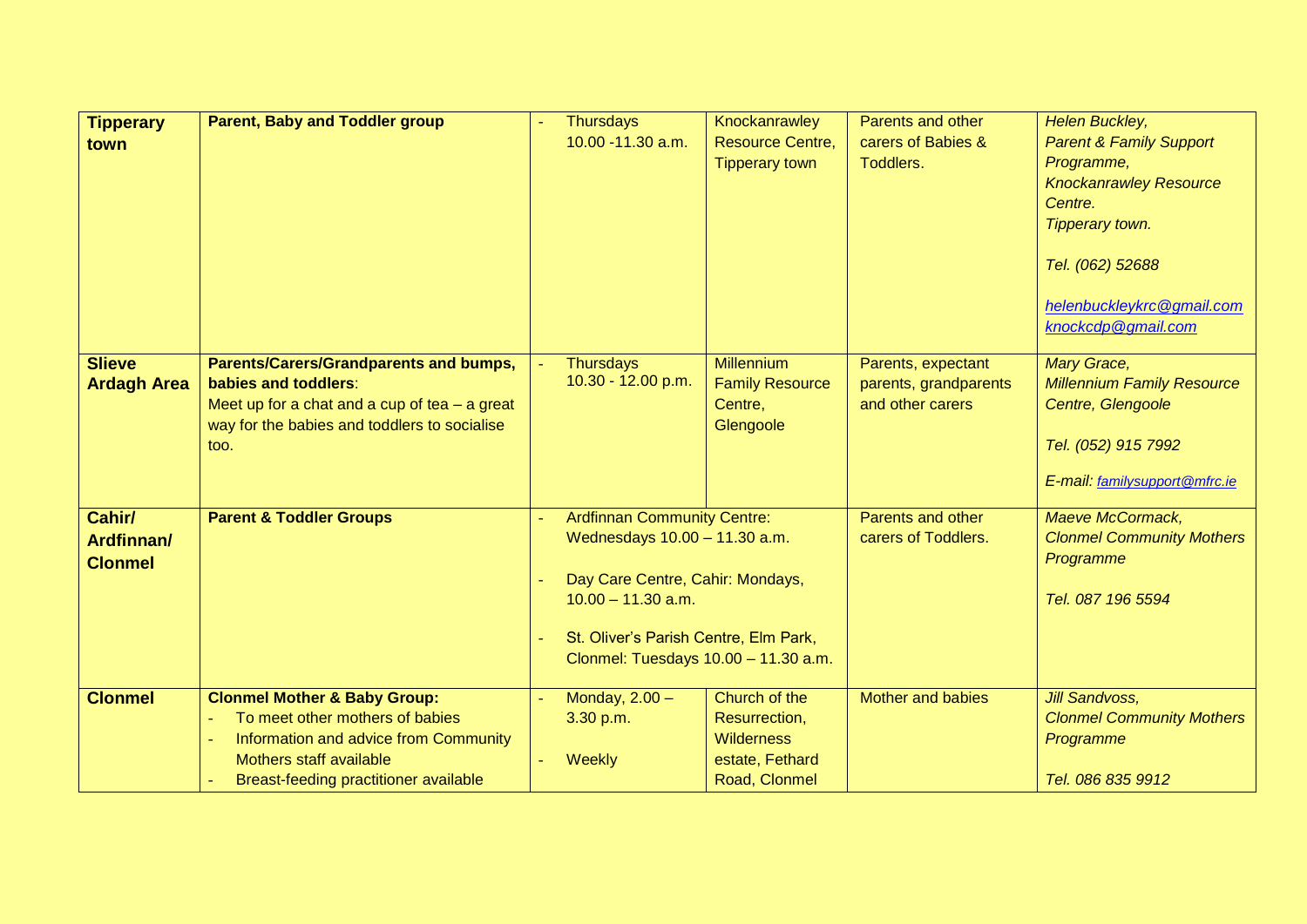| <b>Parenting Talks/Workshops</b>        |                                                                                                                                                                                                                                                                                                                                                                                                              |                                                           |                           |                                                                                                                                                                                                                 |  |  |
|-----------------------------------------|--------------------------------------------------------------------------------------------------------------------------------------------------------------------------------------------------------------------------------------------------------------------------------------------------------------------------------------------------------------------------------------------------------------|-----------------------------------------------------------|---------------------------|-----------------------------------------------------------------------------------------------------------------------------------------------------------------------------------------------------------------|--|--|
| <b>Area</b>                             | <b>Subject of presentation &amp; Presenters</b>                                                                                                                                                                                                                                                                                                                                                              | When                                                      | <b>Venue</b>              | <b>Contact</b>                                                                                                                                                                                                  |  |  |
| Co.<br><b>Tipperary</b>                 | '5 Things Parents Need to Know about Adolescent<br>Self-Harm'<br>Free on-line webinar for parents<br>(Organised under auspices of Pieta, University<br><b>College Dublin, and National Office for Suicide</b><br><b>Prevention</b> )                                                                                                                                                                         | Tuesday, 26 <sup>th</sup> April 2022, 7.00 -<br>8.00 p.m. | On-line                   | Register through Eventbrite at:<br>Eventbrite page:<br>https://www.eventbrite.ie/e/31103365<br>9047                                                                                                             |  |  |
| <b>North of Co.</b><br><b>Tipperary</b> | 'Healthy Weaning' workshops<br>Information sessions on the benefits of Healthy<br>Weaning including the following:<br>How do I know if my baby is ready for<br>$\bullet$<br>weaning?<br>How do I start weaning?<br>$\bullet$<br>What food can my baby have while weaning<br>Stages of weaning.<br>Demonstration of suitable recipes by<br>nutritionist<br>Target Group: Parents of babies, aged 4 – 6 months | Dates to be confirmed in<br>$\bullet$<br>Q. 2, 2022       | Venues to be<br>confirmed | For further details:<br><b>Brigid Murphy,</b><br><b>Community Mothers Programme,</b><br><b>Silver Arch Family Resource</b><br>Centre, Nenagh<br>Tel (067) 41922<br>087 278 0029<br>Email: info@silverarchfrc.ie |  |  |
|                                         | <b>Wellbeing and Self-Care workshops</b><br>For parents                                                                                                                                                                                                                                                                                                                                                      | Dates to be confirmed in<br>Q. 2, 2022                    | Venues to be<br>confirmed |                                                                                                                                                                                                                 |  |  |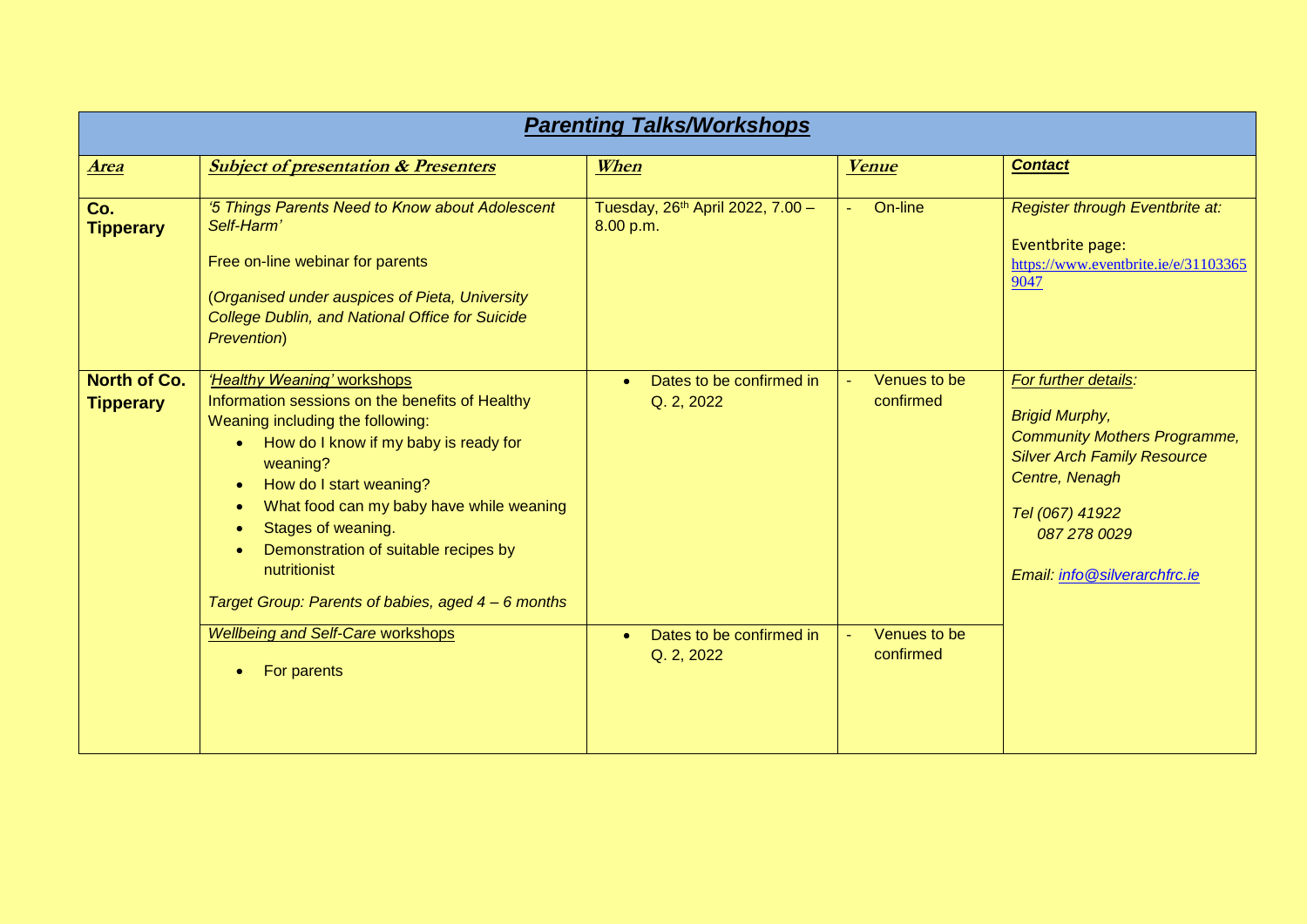| <b>Tipperary</b><br>town and<br>environs                                                                                                                                                                                                                                                | <b>Parenting seminars (Triple P programme):</b><br>Positive parenting for Healthy Living<br>$\bullet$<br>Healthy eating to promote children's wellbeing<br>Physical activity to promote children's<br>$\bullet$<br>wellbeing | On the following dates:<br>Monday, 16 <sup>th</sup> May 2022<br>Monday, 23rd May 2022<br>Monday, 30 <sup>th</sup> May 2022 | Knockanrawley<br><b>Resource Centre,</b><br><b>Tipperary town</b> | Helen Buckley,<br>Knockanrawley Resource Centre.<br>Tipperary town.<br>Tel. (062) 52688<br>helenbuckleykrc@gmail.com |
|-----------------------------------------------------------------------------------------------------------------------------------------------------------------------------------------------------------------------------------------------------------------------------------------|------------------------------------------------------------------------------------------------------------------------------------------------------------------------------------------------------------------------------|----------------------------------------------------------------------------------------------------------------------------|-------------------------------------------------------------------|----------------------------------------------------------------------------------------------------------------------|
|                                                                                                                                                                                                                                                                                         |                                                                                                                                                                                                                              | <b>On-line Resources</b>                                                                                                   |                                                                   |                                                                                                                      |
|                                                                                                                                                                                                                                                                                         | <b>Resource</b>                                                                                                                                                                                                              |                                                                                                                            |                                                                   | <b>Source</b>                                                                                                        |
|                                                                                                                                                                                                                                                                                         | https://www.tusla.ie/parenting-24-seven/                                                                                                                                                                                     |                                                                                                                            |                                                                   | Túsla                                                                                                                |
| https://www2.hse.ie/my-child/                                                                                                                                                                                                                                                           | <b>HSE</b>                                                                                                                                                                                                                   |                                                                                                                            |                                                                   |                                                                                                                      |
| Mental Health & Wellbeing services:<br>https://www2.hse.ie/wellbeing/mental-health/minding-your-mental-health-during-the-coronavirus-outbreak.html<br>https://www.hse.ie/eng/services/list/4/mental-health-services/connecting-for-life/news/supports-and-services-during-covid-19.html | <b>HSE</b>                                                                                                                                                                                                                   |                                                                                                                            |                                                                   |                                                                                                                      |
| https://www.barnardos.ie/resources/parents/parenting-advice                                                                                                                                                                                                                             |                                                                                                                                                                                                                              |                                                                                                                            |                                                                   | <b>Barnardos</b>                                                                                                     |
| <b>ASD support link:</b><br>AsIAm and COVID-19 - AsIAm.ie - Ireland's National Autism Charity                                                                                                                                                                                           |                                                                                                                                                                                                                              |                                                                                                                            |                                                                   | AslAm,<br><b>Ireland's national Autism Charity</b>                                                                   |
| 'In This Together Tipperary' has a range of resources to support all age groups in the community at this time.<br>Follow the weblink: https://www.ppntipperary.ie/in-this-together-tipperary/                                                                                           |                                                                                                                                                                                                                              |                                                                                                                            |                                                                   | <b>Tipperary Public Participation</b><br><b>Network</b>                                                              |
|                                                                                                                                                                                                                                                                                         | 'Keep Well' campaign during Covid: a link to resources to 'Keep Active', 'Stay Connected', 'Switch Off', and to 'Mind Your Mood'.<br>https://www.tipperarycoco.ie/keepwell                                                   |                                                                                                                            |                                                                   | <b>Tipperary County Council</b>                                                                                      |
| Tipperary Children & Young People's Services Committee's (CYPSC) on-line services directory. The directory provides information<br>on all service provision in the county to the $0 - 24$ years age cohort<br>http://www.tipperarychildrenandyoungpeoplesservices.ie/                   |                                                                                                                                                                                                                              |                                                                                                                            |                                                                   | <b>Tipperary Children and Young</b><br><b>People's Services Committee</b><br>(CYPSC)                                 |